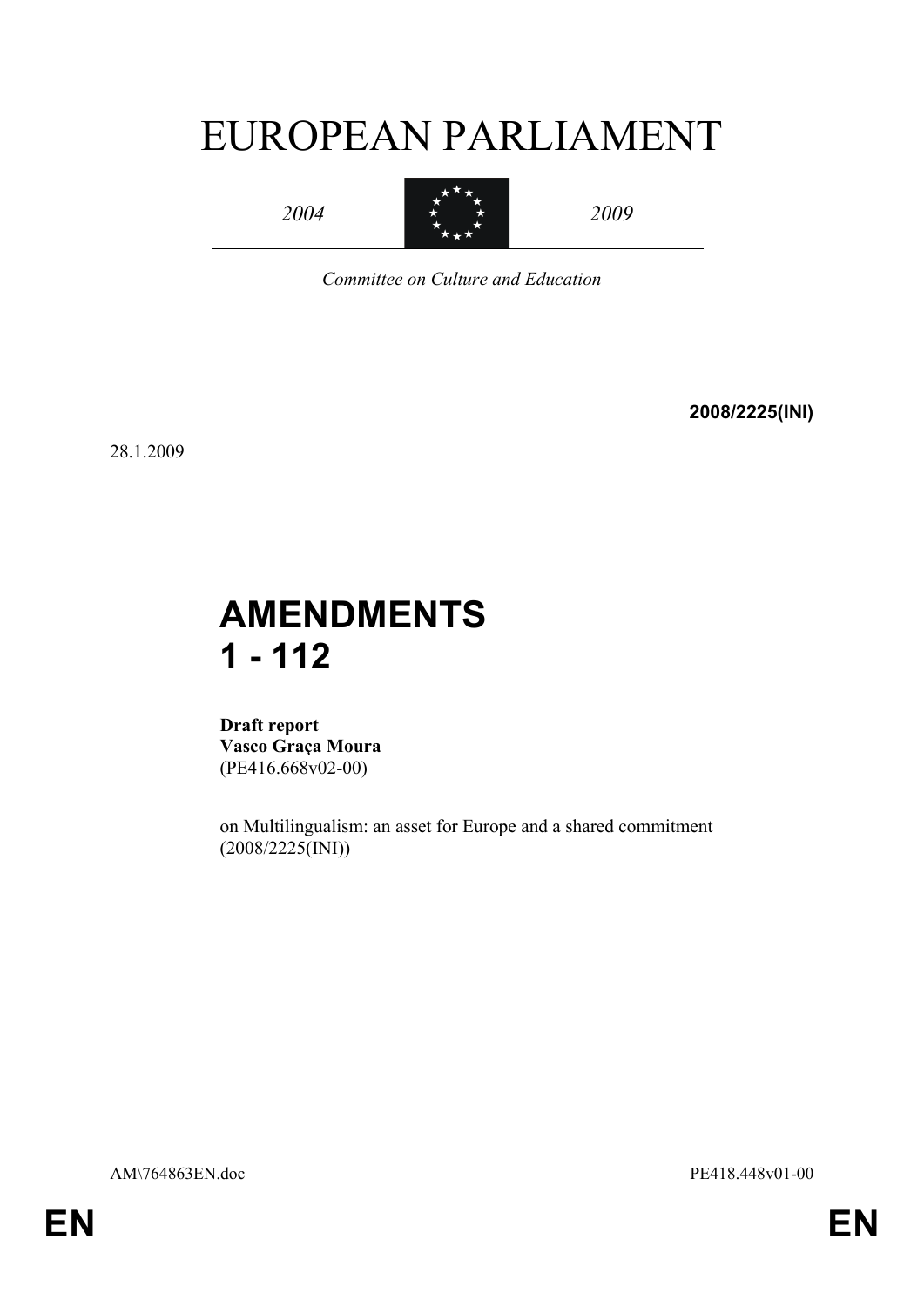AM\_Com\_NonLegReport

**EN**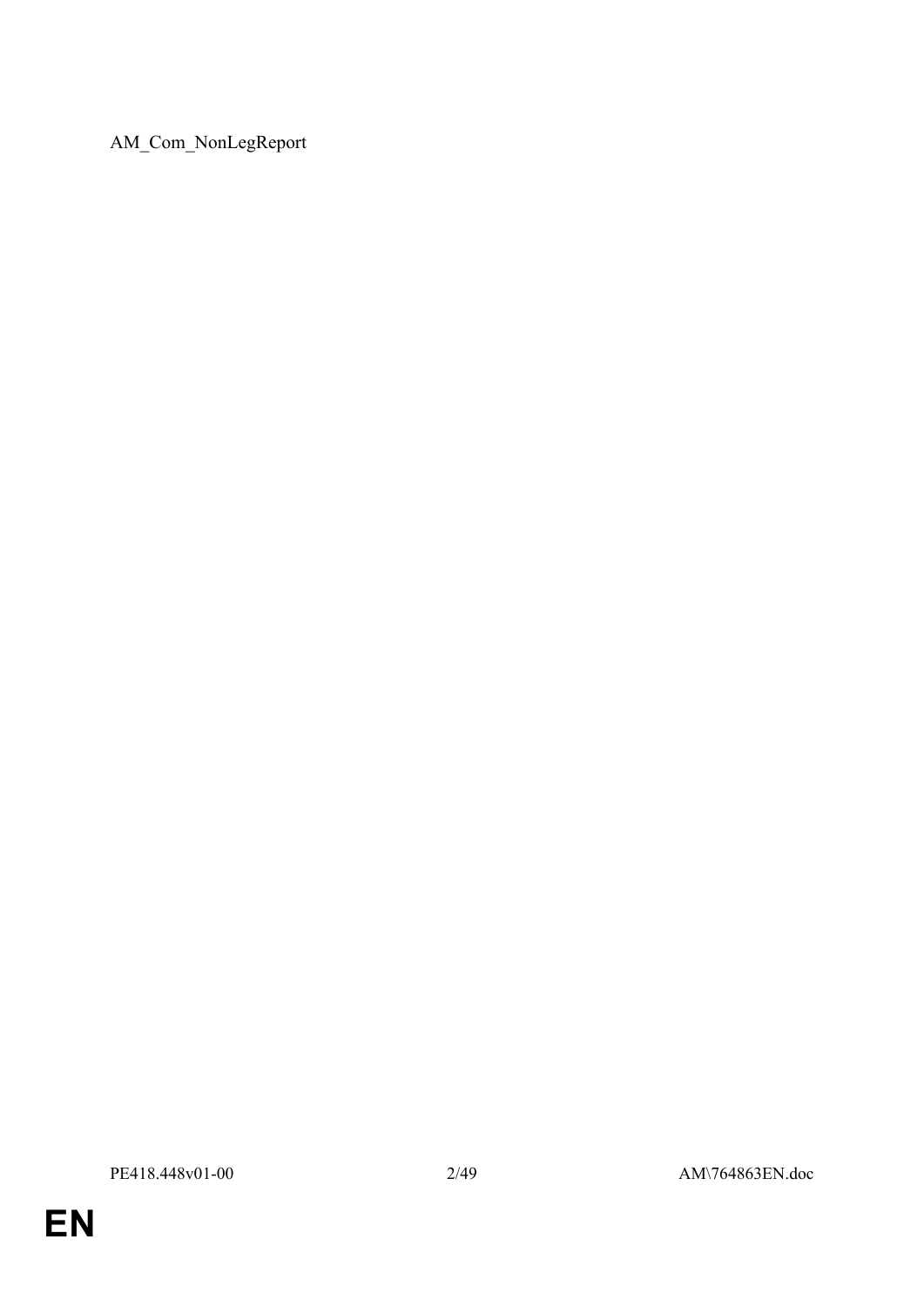**Amendment 1 Mikel Irujo Amezaga**

**Motion for a resolution Citation 2 a (new)**

*Motion for a resolution Amendment*

 *- having regard to the 2003 UNESCO Convention for the Safeguarding of the Intangible Cultural Heritage,*

Or. es

**Amendment 2 Mikel Irujo Amezaga**

**Motion for a resolution Citation 2 b (new)**

*Motion for a resolution Amendment*

 *- having regard to the Council of Europe's European Charter for Regional or Minority Languages which came into force on 1 March 1998,*

Or. es

**Amendment 3 Michl Ebner**

**Motion for a resolution Citation 8 a (new)**

*Motion for a resolution Amendment*

 *- having regard to its resolution of 4 September 2003 with recommendations to the Commission on European regional and lesser-used languages — the languages of minorities in the EU — in the context of enlargement and cultural diversity<sup>1</sup> and its resolution of 15* 

AM\764863EN.doc 3/49 PE418.448v01-00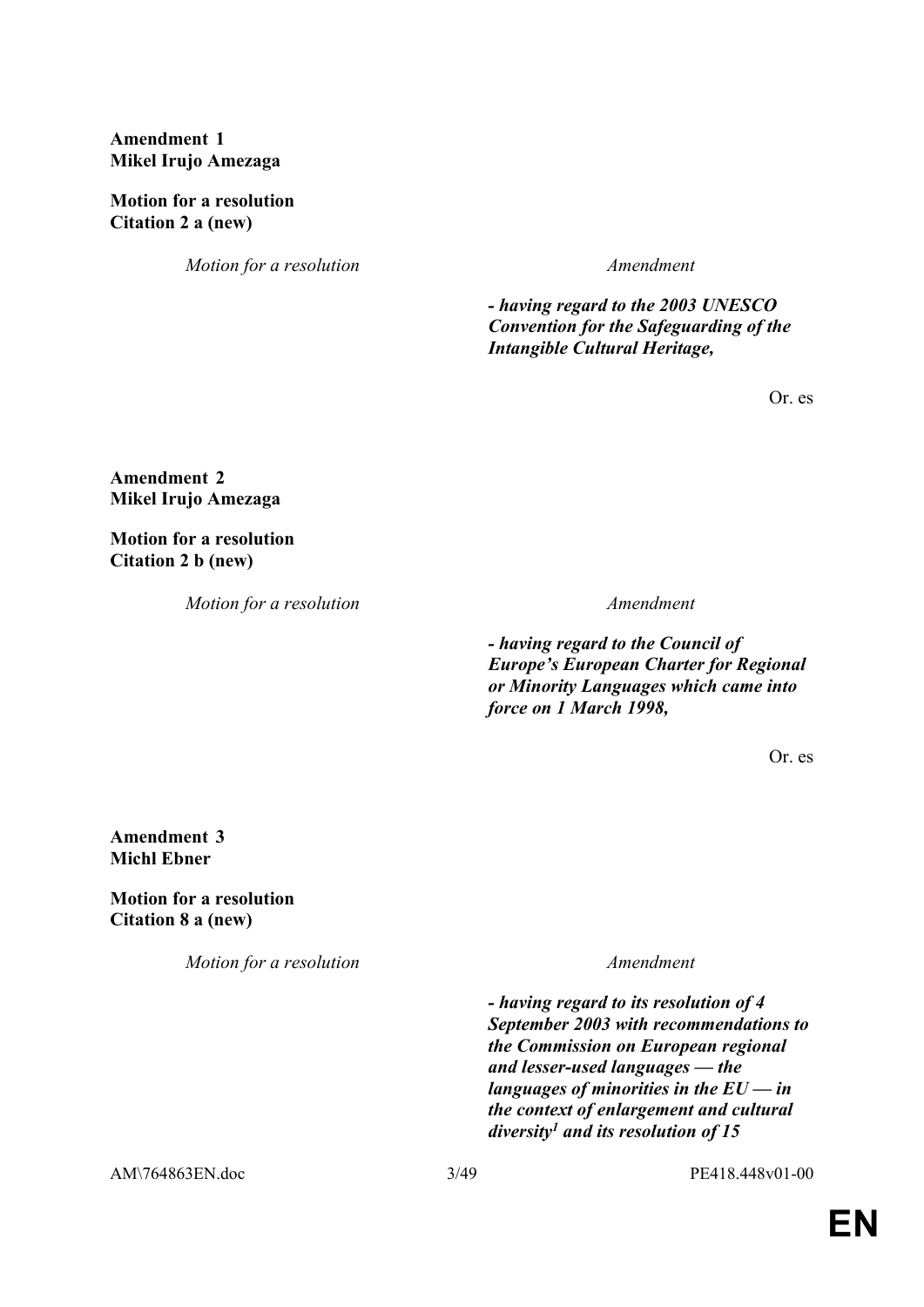*November 2006 on a new framework strategy for multilingualism<sup>2</sup> , 1 OJ C 76 E of 25.3.2004, p. 374.*

*<sup>2</sup>OJ C 314 E of 21.12.2006, p. 207.*

Or. de

### **Amendment 4 Christa Prets**

### **Motion for a resolution Recital A**

*Motion for a resolution Amendment*

A. whereas linguistic and cultural diversity entail characteristics which have a significant impact on the daily life of Europe's citizens in a context of increasing mobility and migration and advancing globalisation,

A. whereas linguistic and cultural diversity entail characteristics which have a significant impact on the daily life *and employment conditions and prospects* of Europe's citizens in a context of increasing mobility and migration and advancing globalisation,

Or. de

### **Amendment 5 Maria Badia i Cutchet**

### **Motion for a resolution Recital A**

*Motion for a resolution Amendment*

A. whereas linguistic and cultural diversity *entail characteristics which have* a significant impact on the daily life of Europe's citizens *in a context of* increasing mobility and migration and advancing globalisation,

A. whereas linguistic and cultural diversity *have* a significant impact on the daily life of Europe's citizens *due to media penetration,* increasing mobility and migration and advancing globalisation,

Or. es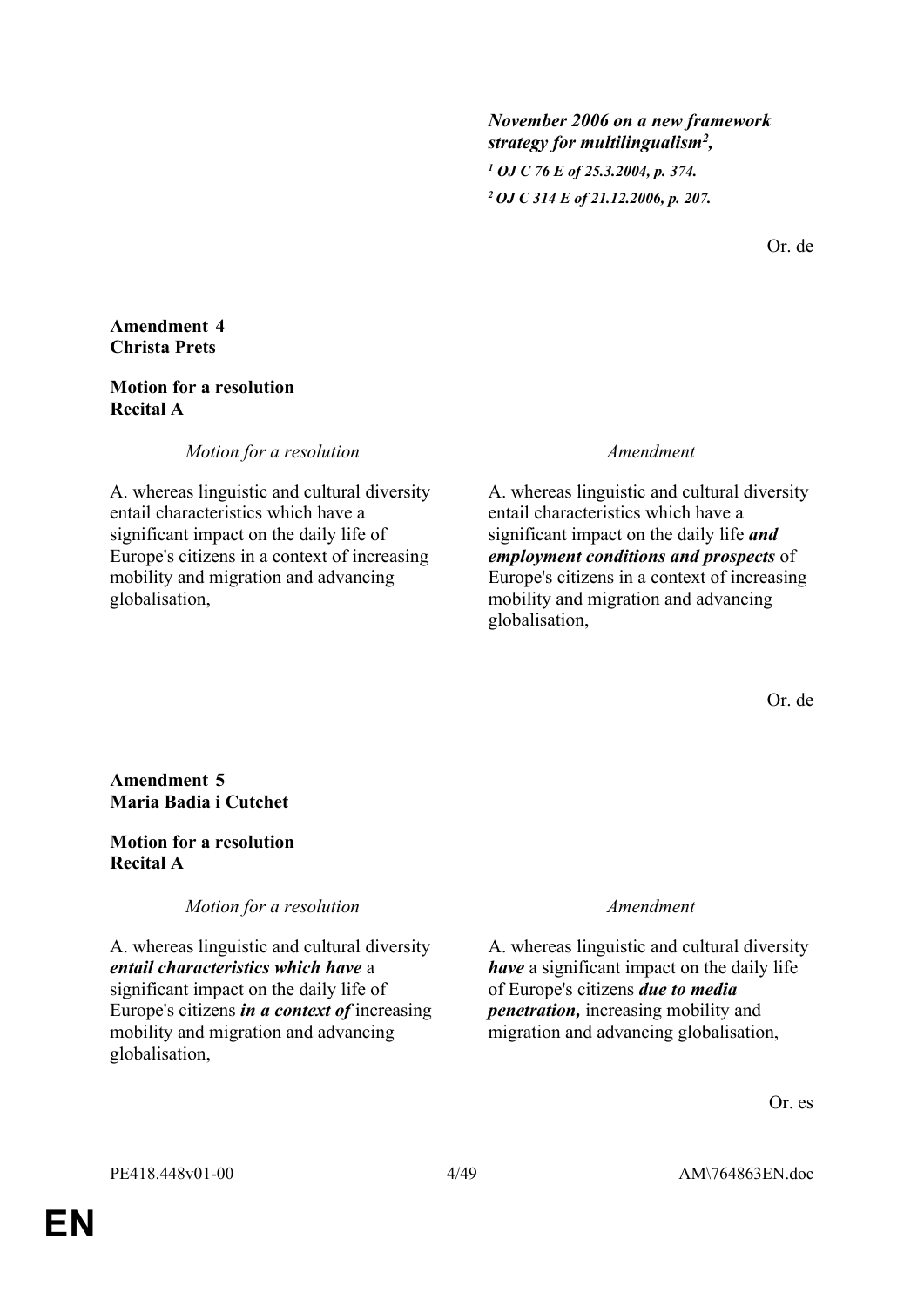**Amendment 6 Michl Ebner**

#### **Motion for a resolution Recital B**

*Motion for a resolution Amendment* 

B. whereas the acquisition of diversified language skills is considered to be of *major* importance for all Union citizens, since it enables them to derive full economic, social and cultural benefit from freedom of movement within the Union and from the Union's relations with third countries,

B. whereas the acquisition of diversified language skills is considered to be of *the greatest* importance for all Union citizens, since it enables them to derive full economic, social and cultural benefit from freedom of movement within the Union and from the Union's relations with third countries,

Or. de

**Amendment 7 Maria Badia i Cutchet**

### **Motion for a resolution Recital B**

*Motion for a resolution Amendment*

B. whereas the acquisition of diversified language skills is considered to be of major importance for all Union citizens, since it enables them to derive full economic, social and cultural benefit from freedom of movement within the Union and from the Union's relations with third countries,

B. whereas the acquisition of diversified language skills is considered to be of major importance for all Union citizens, since it enables them to derive full economic, social and cultural benefit from freedom of movement within the Union and from the Union's relations with *citizens from other cultures and with* third countries,

Or. es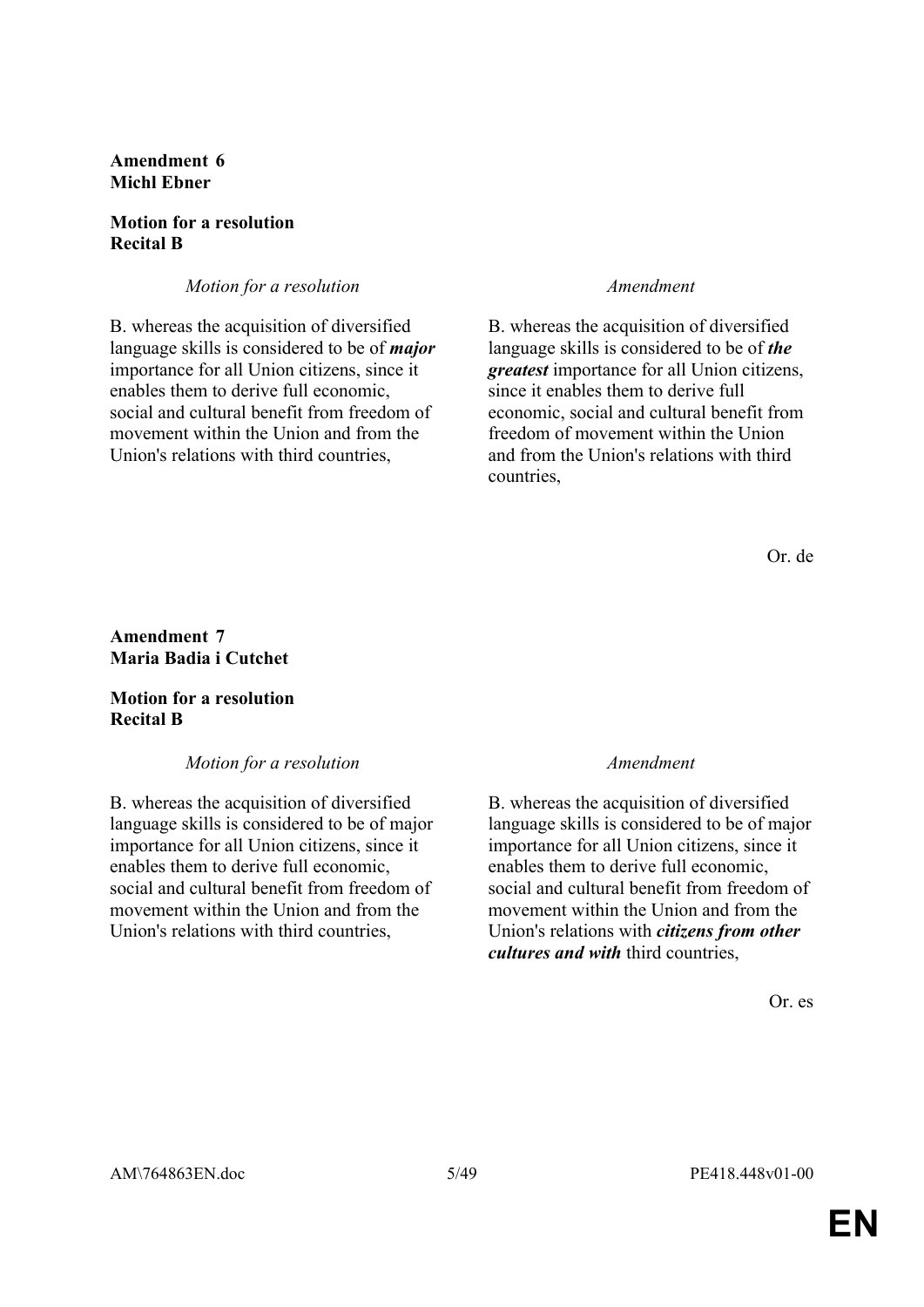### **Amendment 8 Maria Badia i Cutchet**

### **Motion for a resolution Recital C**

### *Motion for a resolution Amendment*

C. having regard to the increasing importance of multilingualism in the context of relations between Member States and in the Union's common policies,

C. having regard to the increasing importance of multilingualism in the context of relations between Member States*, cohabitation in our multicultural societies,* and in the Union's common policies,

Or. es

**Amendment 9 Christa Prets**

**Motion for a resolution Recital E**

*Motion for a resolution Amendment*

E. whereas *certain* European languages form a vital bridge in relations with third countries and between peoples and nations from the most diverse regions of the world,

E. whereas European languages form a vital bridge in relations with third countries and between peoples and nations from the most diverse regions of the world,

Or. de

**Amendment 10 Mikel Irujo Amezaga**

**Motion for a resolution Recital E a (new)**

*Motion for a resolution Amendment*

*Ea. whereas linguistic diversity is acknowledged as a citizen's right in Articles 21 and 22 of the Charter of* 

PE418.448v01-00 6/49 AM\764863EN.doc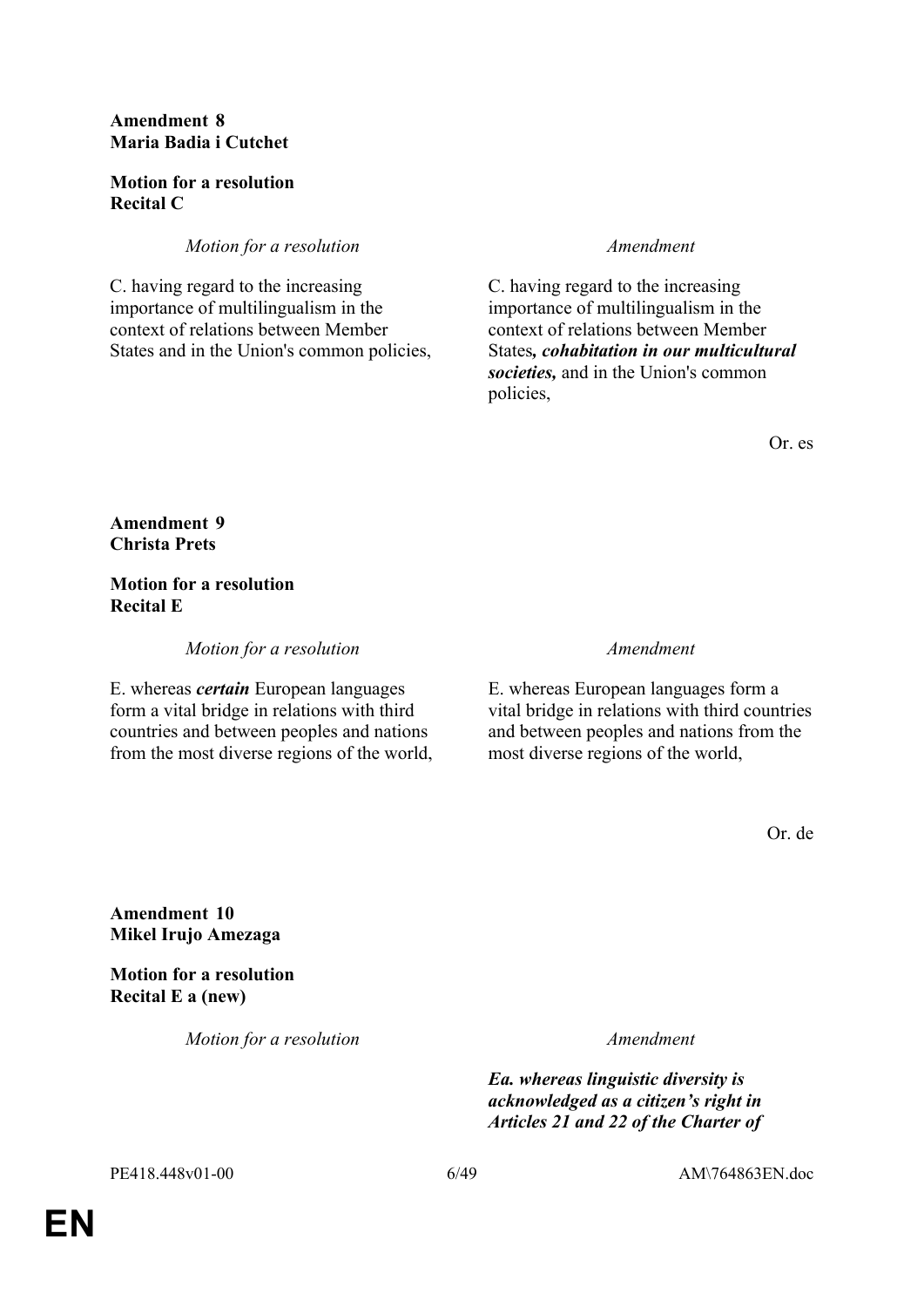*Fundamental Rights, and multilingualism should also have the goal of encouraging respect for diversity and tolerance, so as to prevent the emergence of possible conflicts, whether active or passive, between the different linguistic communities within the Member States,*

Or. es

#### **Amendment 11 Zdzisław Zbigniew Podkański**

#### **Motion for a resolution Recital E b (new)**

*Motion for a resolution Amendment*

*Eb. whereas languages are the foundation of national cultures and are vital to their survival and development,*

Or. pl

### **Amendment 12 Zdzisław Zbigniew Podkański**

**Motion for a resolution Recital E c (new)**

*Motion for a resolution Amendment*

*Ec. having regard to the alarming speed with which languages become extinct, and with them nations and their cultural wealth,*

Or. pl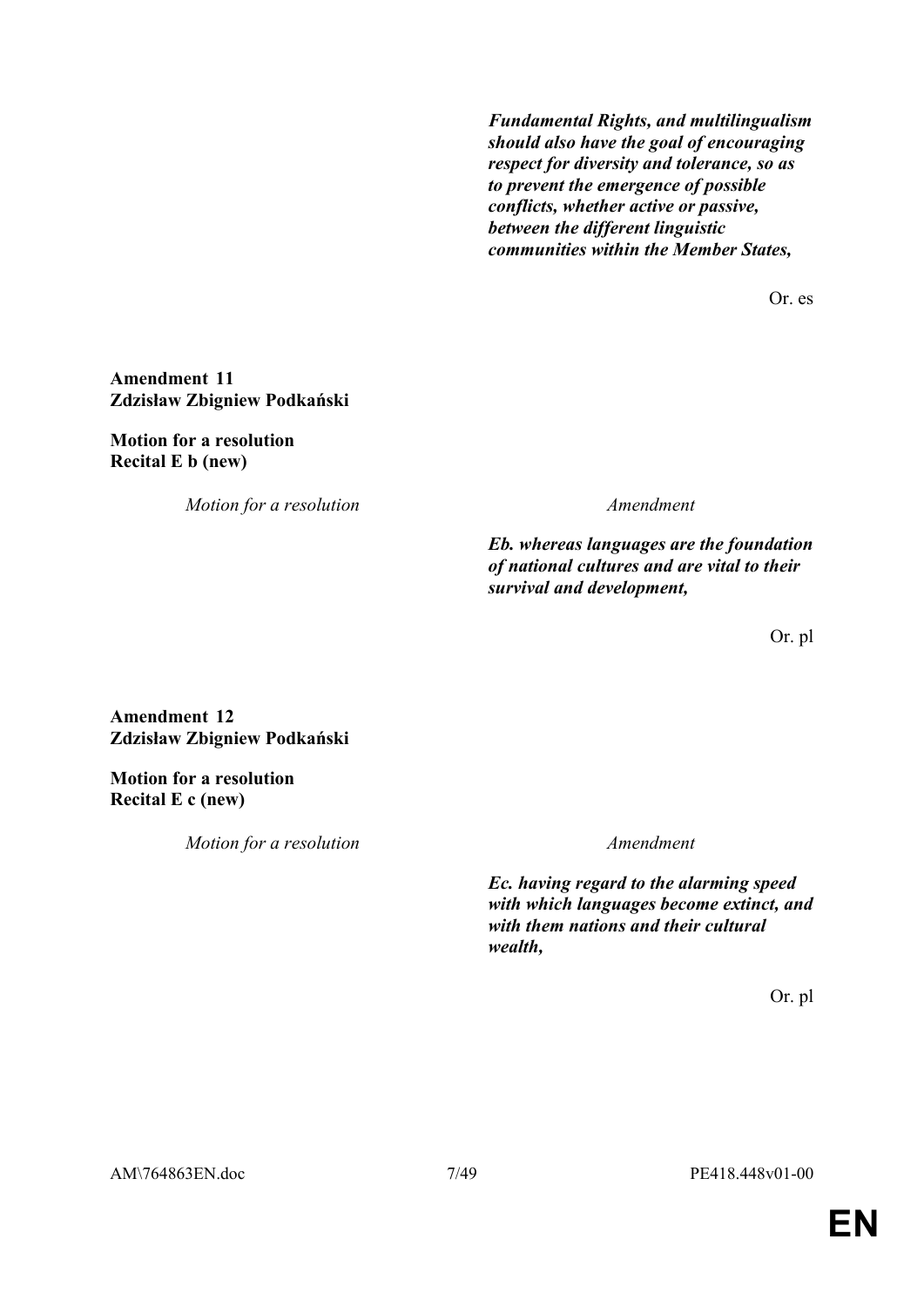### **Amendment 13 Zdzisław Zbigniew Podkański**

#### **Motion for a resolution Recital E d (new)**

*Motion for a resolution Amendment*

*Ed. whereas it is estimated that in future some 2000 languages (30-40% of the total number) will be seriously threatened with extinction, while the development of almost 5000 languages (more than 80%) is under threat and barely 1000 languages can be seen as having strong long-term prospects for survival,*

Or. pl

### **Amendment 14 Maria Badia i Cutchet**

### **Motion for a resolution Paragraph 2**

*Motion for a resolution Amendment*

2. Reiterates the positions *it has* upheld over time on multilingualism and cultural diversity;

2. Reiterates the positions upheld over time *by the European Parliament* on multilingualism and cultural diversity;

Or. es

### **Amendment 15 Marco Cappato**

**Motion for a resolution Paragraph 3**

*Motion for a resolution Amendment*

3. Insists on the need *for recognition of parity between the EU's official languages;*

3. Insists on the need *to resist and prevent any form of language discrimination;*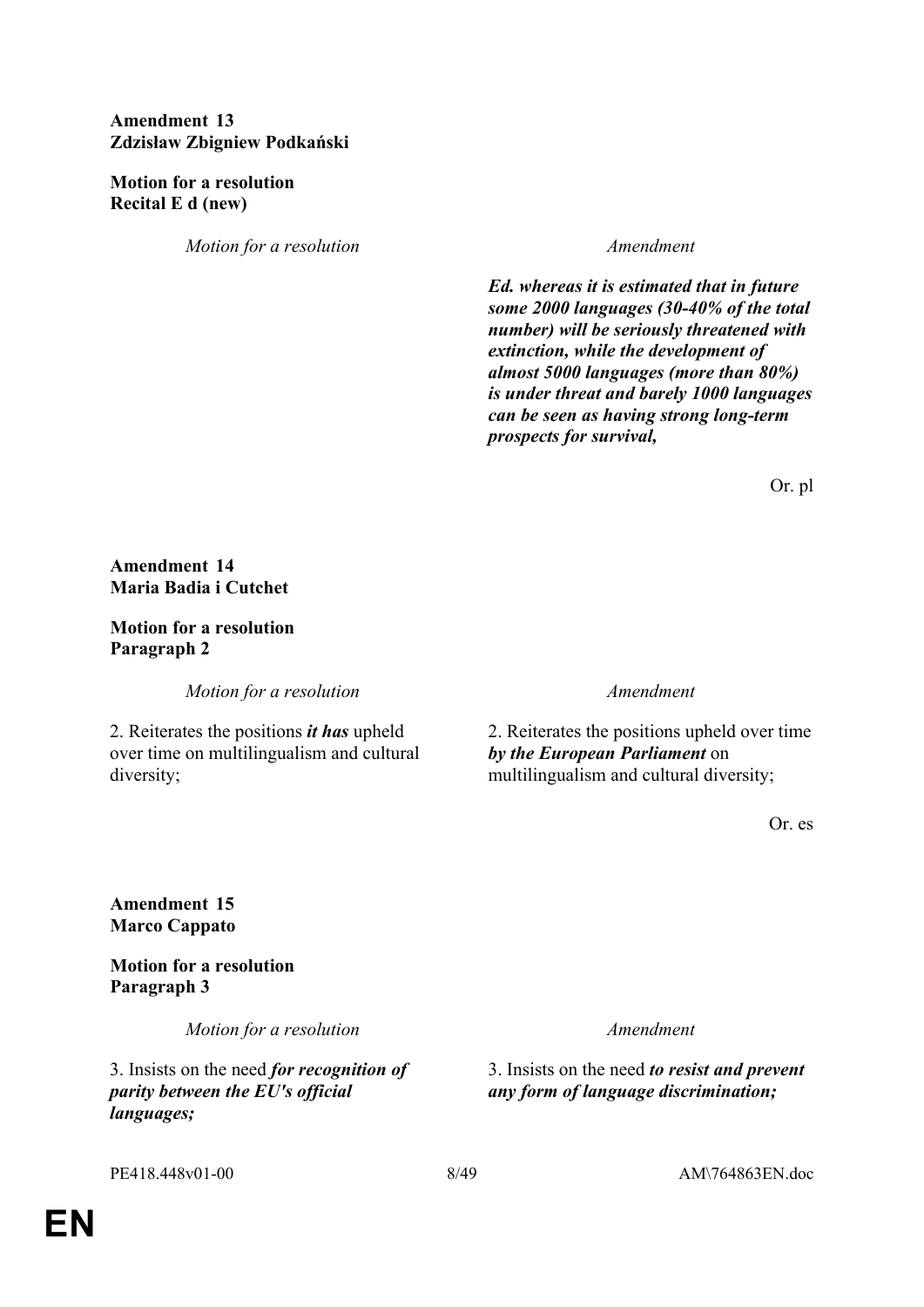### **Amendment 16 Josu Ortuondo Larrea**

#### **Motion for a resolution Paragraph 3**

*Motion for a resolution Amendment*

3. Insists on the need for recognition of parity between the EU's official languages;

3. Insists on the need for recognition of parity between the EU's official languages *and the official languages in the Member States*;

Or. es

**Amendment 17 Marco Cappato**

**Motion for a resolution Paragraph 3 a (new)**

*Motion for a resolution Amendment*

 *3a. Calls on the Commission to devise a funding mechanism for the European institutions' language services which is proportionate to the extent to which the languages are actually used in the course of the institutions' activities; those Member States whose official languages are used as the European institutions working languages should be required to make additional payments to the Community budget to be used for the specific purpose of developing the language services;*

Or. it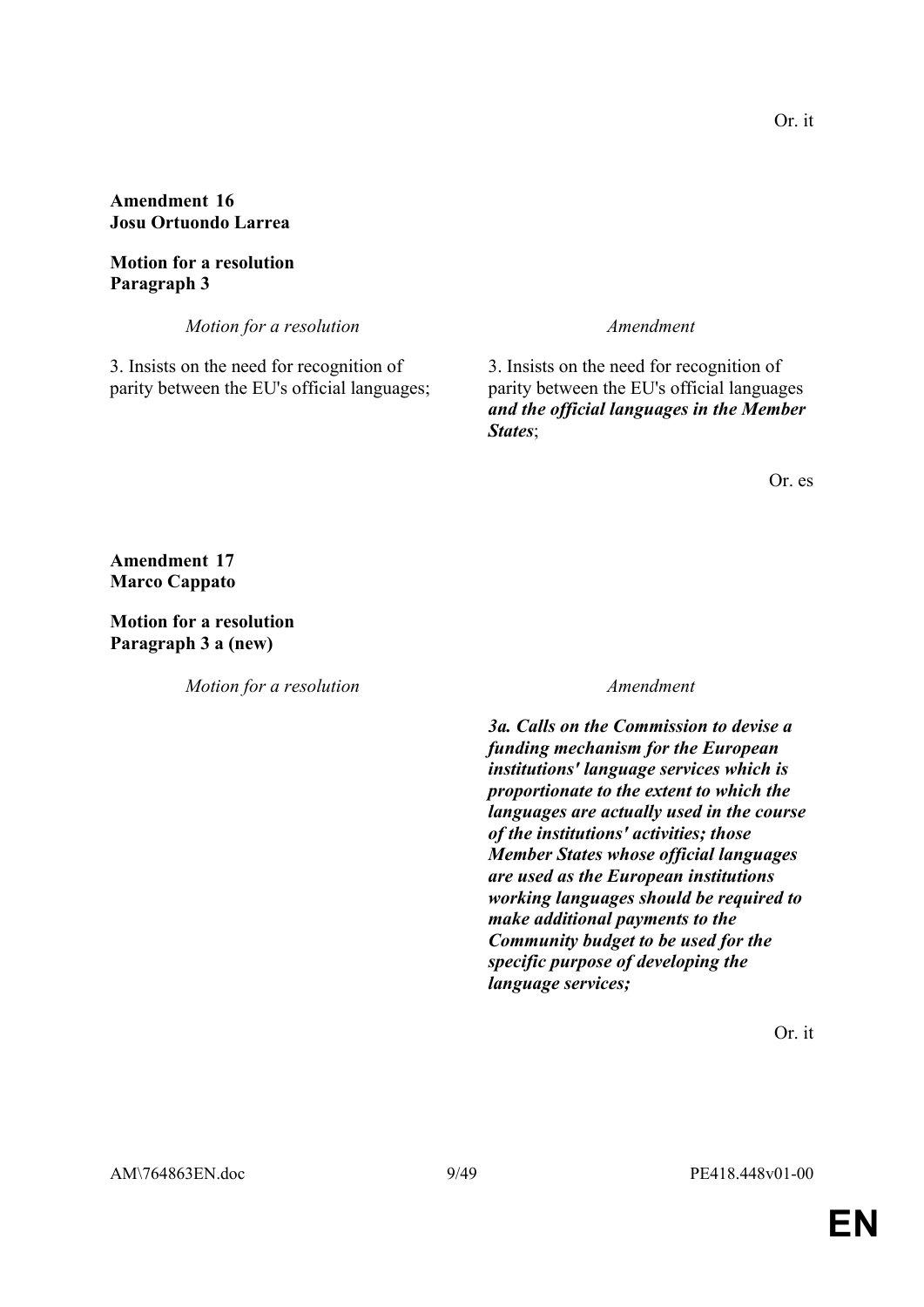#### **Amendment 18 Thomas Mann**

### **Motion for a resolution Paragraph 3 b (new)**

*Motion for a resolution Amendment*

 *3b. Considers that Europe's linguistic diversity constitutes a major cultural asset and it would be wrong for the European Union to restrict itself to a single main language;*

Or. de

### **Amendment 19 Mikel Irujo Amezaga**

### **Motion for a resolution Paragraph 4**

### *Motion for a resolution Amendment*

4. Stresses the crucial role of the EU institutions in ensuring respect for the principle of parity, in relations between Member States as also in EU citizens' relations with national administrations and international institutions and bodies;

4. Stresses the crucial role of the EU institutions in ensuring respect for the principle of parity, in relations between Member States as also in EU citizens' relations with national administrations and international institutions and bodies; *calls on the European institutions and bodies to make further progress in the matter of communicating with citizens in their own national languages, independently of whether such languages enjoy official status within the Member State or the EU;*

Or. es

**Amendment 20 Marco Cappato**

### **Motion for a resolution Paragraph 4**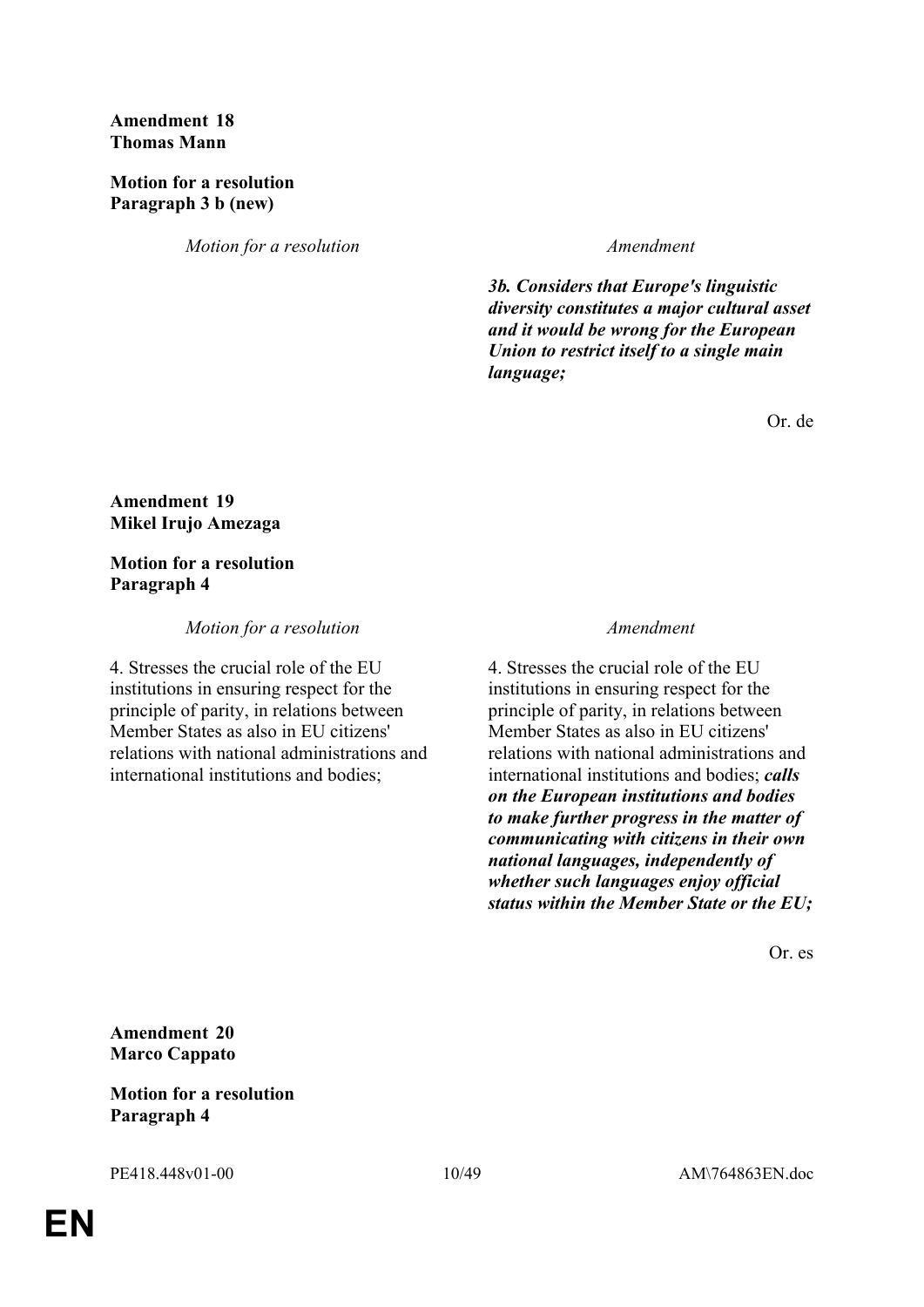#### *Motion for a resolution Amendment*

4. Stresses the crucial role of the EU institutions in ensuring respect for the principle of parity, in relations between Member States *as also* in EU citizens' relations with national administrations and international institutions and bodies;

4. Stresses the crucial role of the EU institutions in ensuring respect for the principle of parity, in relations between Member States*,* in EU citizens' relations with national administrations and international institutions and bodies*, and in the employment field, particularly in the private sector;*

Or. it

#### **Amendment 21 Claire Gibault**

**Motion for a resolution Paragraph 4**

#### *Motion for a resolution Amendment*

4. Stresses the crucial role of the EU institutions in ensuring respect for the principle of parity, in relations between Member States as also in EU citizens' relations with national administrations and international institutions and bodies;

4. Stresses the crucial role of the EU institutions in ensuring respect for the principle of *linguistic* parity, in relations between Member States *and in the European institutions themselves,* as also in EU citizens' relations with national administrations and international institutions and bodies;

Or. fr

#### **Amendment 22 Christa Prets**

**Motion for a resolution Paragraph 4**

*Motion for a resolution Amendment*

4. Stresses the crucial role of the EU institutions in ensuring respect for the principle of parity, in relations between

4. Stresses the crucial role of the EU institutions in ensuring respect for the principle of parity, in relations between

AM\764863EN.doc 11/49 PE418.448v01-00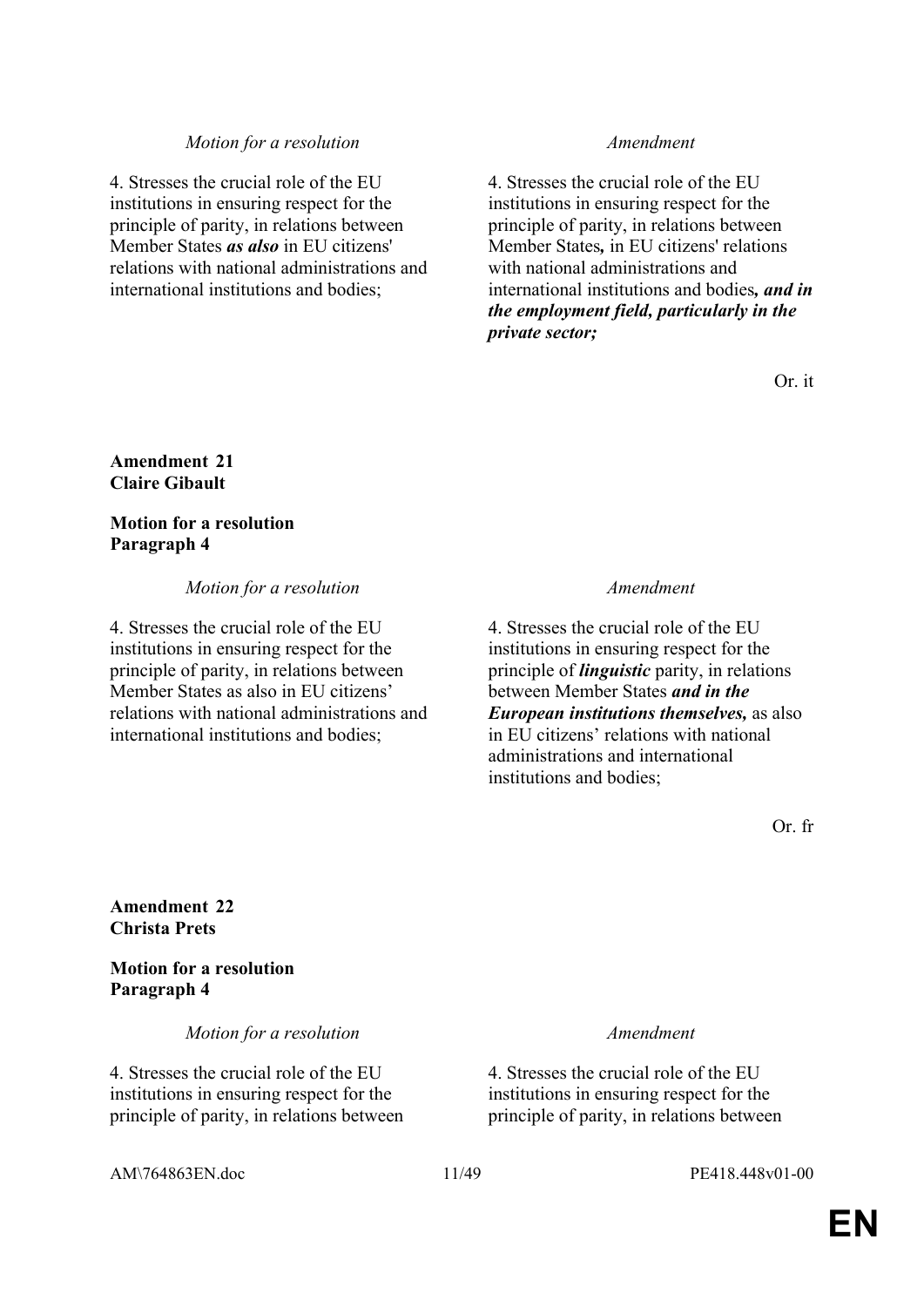Member States as also in EU citizens' relations with national administrations and international institutions and bodies;

Member States as also in EU citizens' relations with *regional,* national administrations and international institutions and bodies;

Or. en

### **Amendment 23 Zdzisław Zbigniew Podkański**

#### **Motion for a resolution Paragraph 4**

### *Motion for a resolution Amendment*

4. Stresses the crucial role of the EU institutions in ensuring respect for the principle of *parity*, in relations between Member States as also in EU citizens' relations with national administrations and international institutions and bodies;

4. Stresses the crucial role of the EU institutions in ensuring respect for the principle of *multilingualism*, in relations between Member States as also in EU citizens' relations with national administrations and international institutions and bodies;

Or. pl

**Amendment 24 Maria Badia i Cutchet**

### **Motion for a resolution Paragraph 4**

### *Motion for a resolution Amendment*

4. Stresses the crucial role of the EU institutions in ensuring respect for the principle of parity, in relations between Member States as also in EU citizens' relations with national administrations and international institutions and bodies;

4. Stresses the crucial role of the EU institutions in ensuring respect for the principle of parity, in relations between Member States as also in EU citizens' relations with national administrations and *with Community and* international institutions and bodies;

Or. es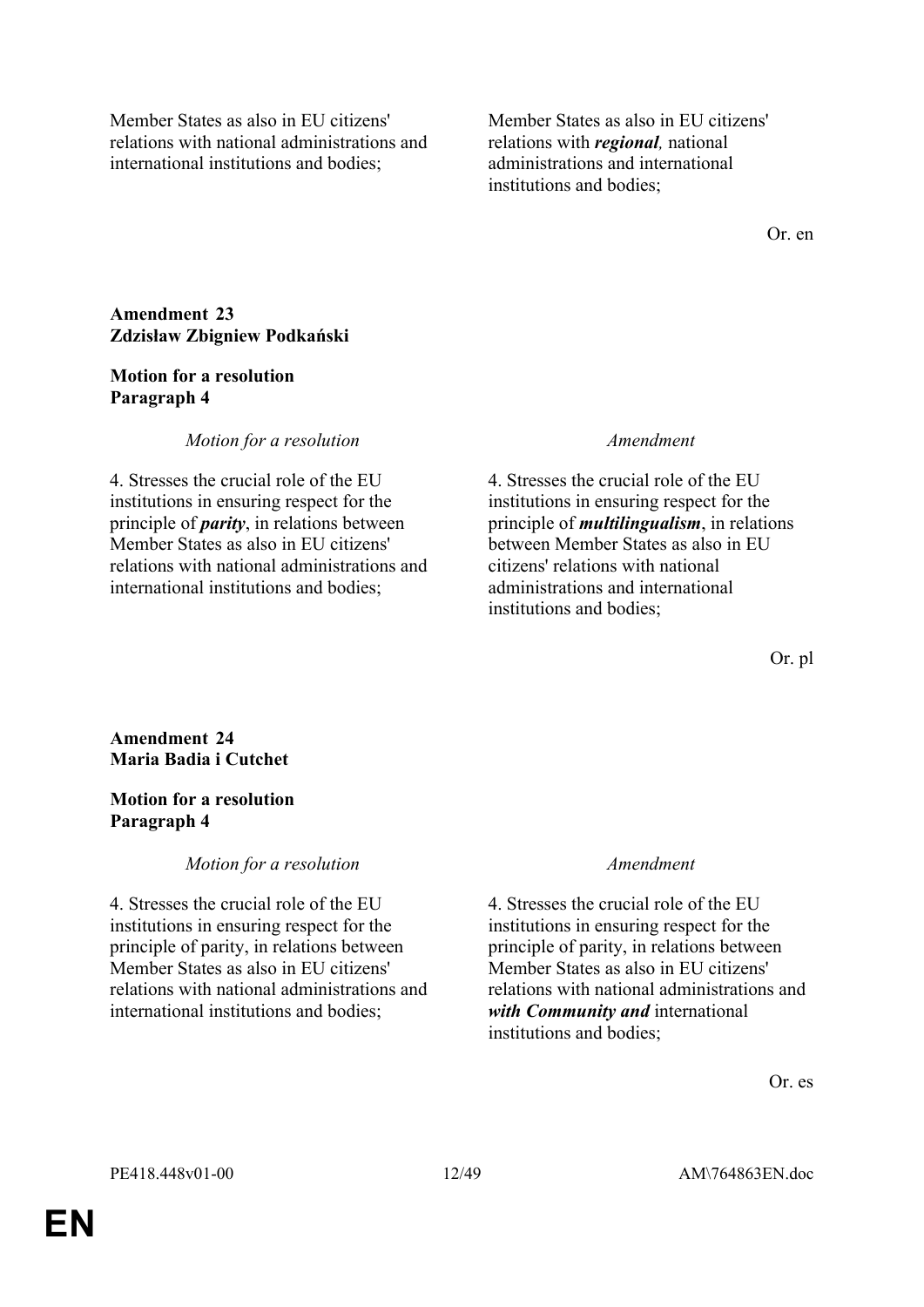**Amendment 25 Iosif Matula**

**Motion for a resolution Paragraph 4 a (new)**

*Motion for a resolution Amendment*

 *4a. Emphasises the importance of providing interpretation in the languages of all the participants in a meeting;*

Or. ro

**Amendment 26 Ljudmila Novak**

**Motion for a resolution Paragraph 4 b (new)**

*Motion for a resolution Amendment*

 *4b. Notes that the principle of respect for parity cannot be upheld as long as one national language (English) is used as a 'lingua franca';*

Or. sl

**Amendment 27 Ljudmila Novak**

**Motion for a resolution Paragraph 4 c (new)**

*Motion for a resolution Amendment*

 *4c. Proposes that, in addition to preserving and using different living languages, respecting linguistic diversity and promoting the learning of different languages, the possibility and usefulness of introducing a common artificial language, such as Esperanto, in the European Union be investigated; this* 

AM\764863EN.doc 13/49 PE418.448v01-00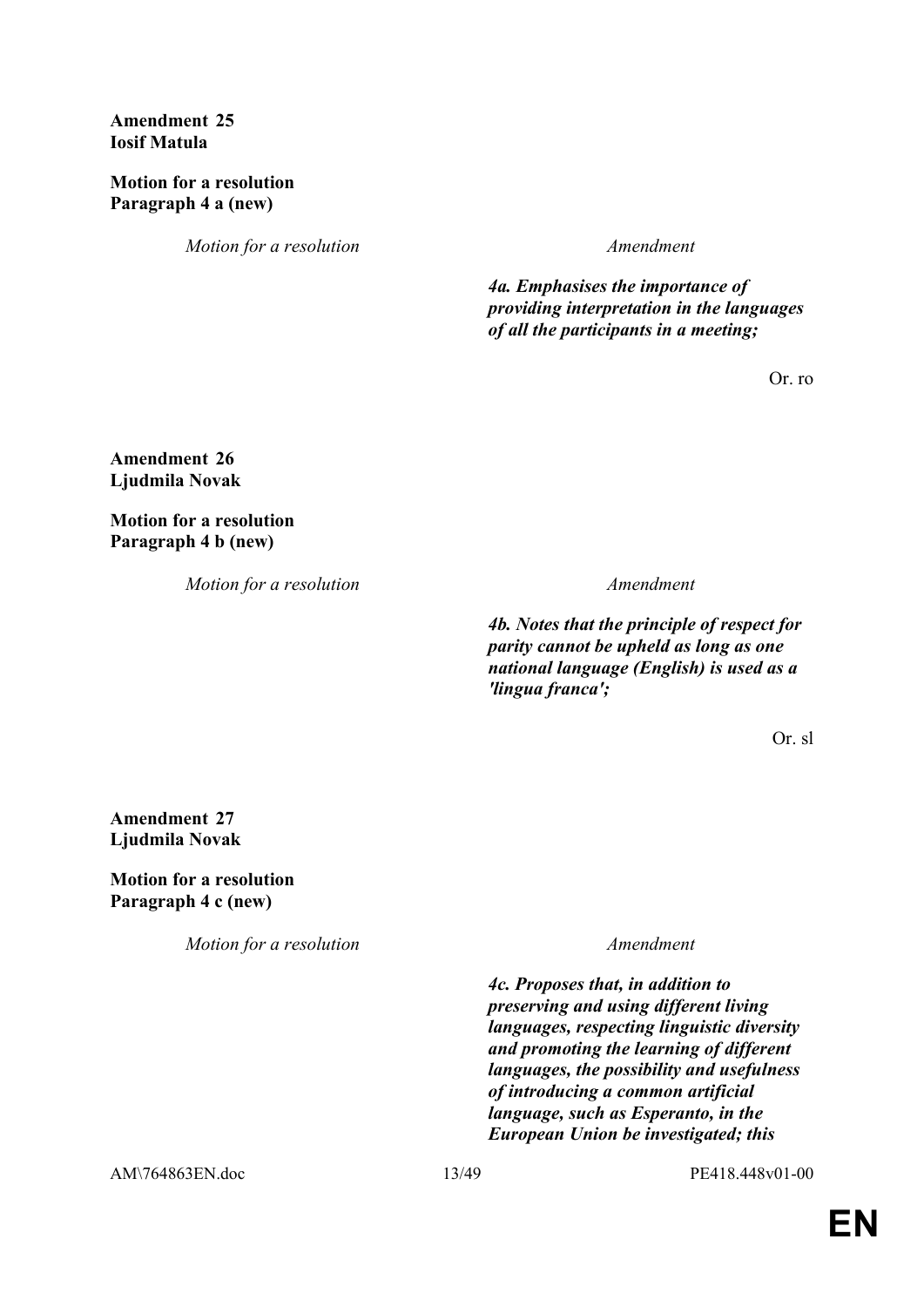*might facilitate understanding within Europe and with the peoples of other continents, since it is simple to learn and use;*

Or. sl

**Amendment 28 Ljudmila Novak**

### **Motion for a resolution Paragraph 4 d (new)**

*Motion for a resolution Amendment*

 *4d. Notes that the introduction of the euro as the common European currency has greatly facilitated business between countries and contributed to economic growth and greater EU stability, and that the introduction of a common language might also have similar effects, although this would in no way abolish or restrict the use of national and other living languages used in the European Union;*

Or. sl

### **Amendment 29 Marco Cappato**

### **Motion for a resolution Paragraph 5**

*Motion for a resolution Amendment*

5. Recalls that the importance of multilingualism is not confined to the economic and social aspects and that attention must also be paid to those related to cultural and scientific creation and transmission and to the importance of translation, both literary and technical, in the lives of the citizens and for the EU's

5. Recalls that the importance of multilingualism is not confined to the economic and social aspects and that attention must also be paid to those related to cultural and scientific creation and transmission and to the importance of translation, both literary and technical, in the lives of the citizens and for the EU's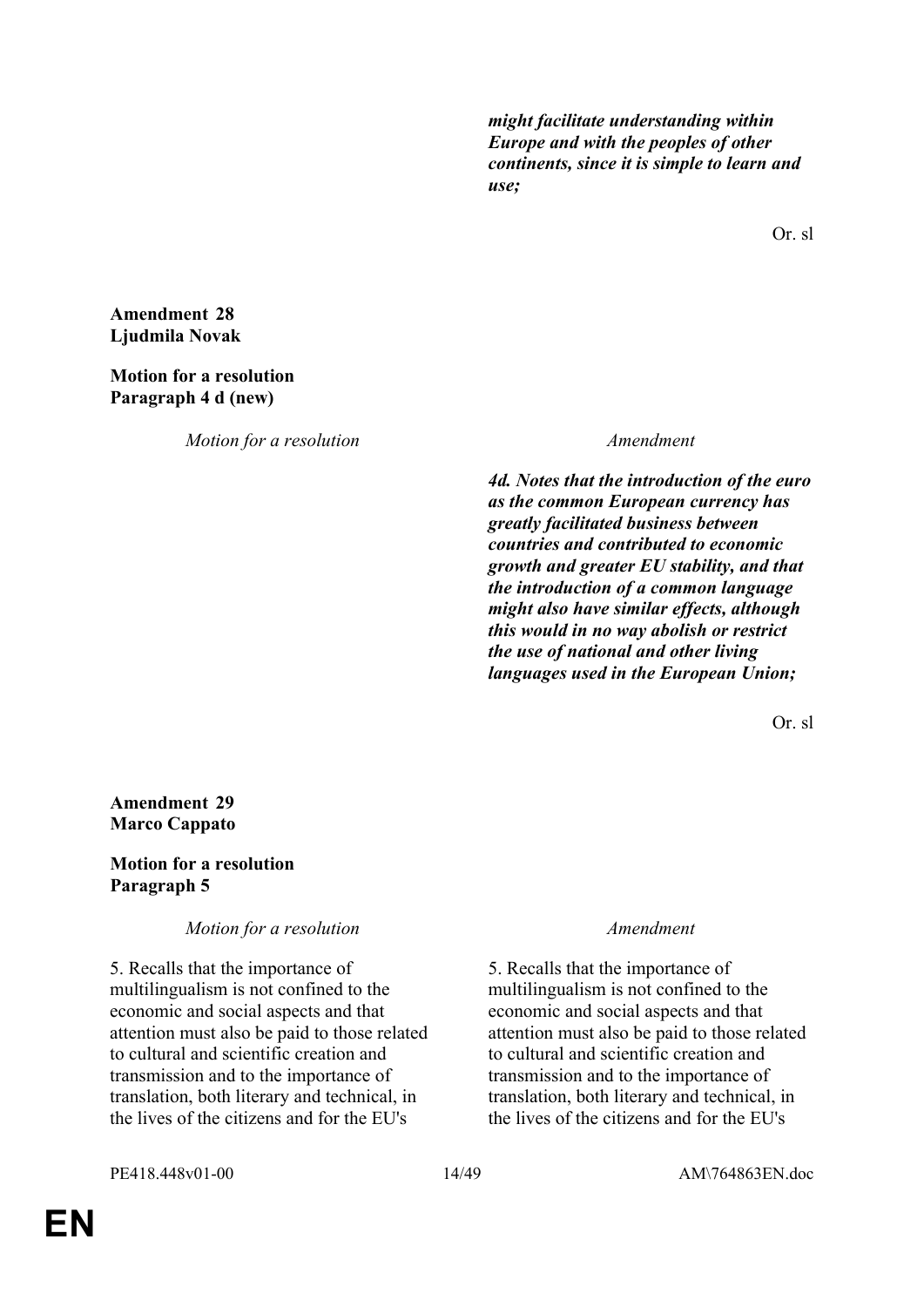long-term development; long-term development; *calls on the Commission and the Member States, therefore, to promote and provide financial support for the setting up and running of research centres and university courses covering subjects such as multilingualism, the language economy, linguistic democracy, language law, linguistic federalism and interlingualism;*

Or. it

### **Amendment 30 László Tőkés**

### **Motion for a resolution Paragraph 5**

*Motion for a resolution Amendment*

5. Recalls that the importance of multilingualism is not confined to the economic and social aspects and that attention must also be paid to those related to cultural and scientific creation and transmission and to the importance of translation, both literary and technical, in the lives of the citizens and for the EU's long-term development;

5. Recalls that the importance of multilingualism is not confined to the economic and social aspects and that attention must also be paid to those related to cultural and scientific creation and transmission and to the importance of translation, both literary and technical, in the lives of the citizens and for the EU's long-term development*; and last but not least, the role played by languages in shaping and strengthening identity*;

Or. hu

**Amendment 31 Maria Badia i Cutchet**

### **Motion for a resolution Paragraph 5**

*Motion for a resolution Amendment*

5. Recalls that the importance of multilingualism is not confined to the

5. Recalls that the importance of multilingualism is not confined to the

AM\764863EN.doc 15/49 PE418.448v01-00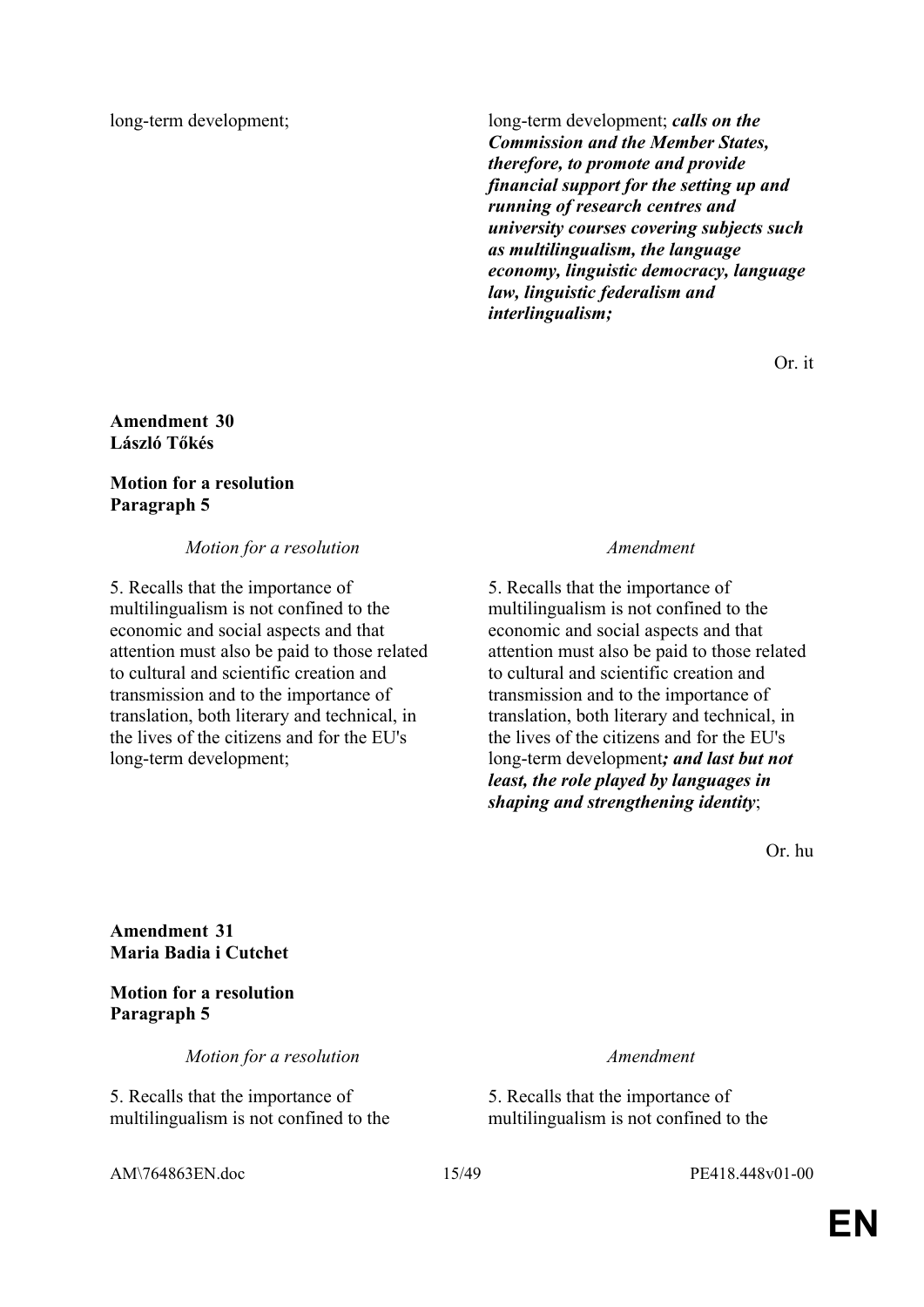economic and social aspects and that attention must also be paid to those related to cultural *and scientific creation and* transmission and to the importance of translation, both literary and technical*, in the lives of the citizens and for the EU's long-term development*;

economic and social aspects and that attention must also be paid to those related to cultural transmission*, to scientific research, or* to the importance of translation, both literary and technical;

Or. es

### **Amendment 32 Helga Trüpel**

#### **Motion for a resolution Paragraph 6**

*Motion for a resolution Amendment*

6. Stresses the importance *of creating specific programmes* to support translation and of setting up multilingual terminology database;

6. Stresses the importance to support translation and of setting up multilingual terminology database;

Or. en

### **Amendment 33 Helga Trüpel**

**Motion for a resolution Paragraph 7**

*Motion for a resolution Amendment*

*7. Proposes introducing a European Day of the Translator and Interpreter;*

Or. en

*deleted*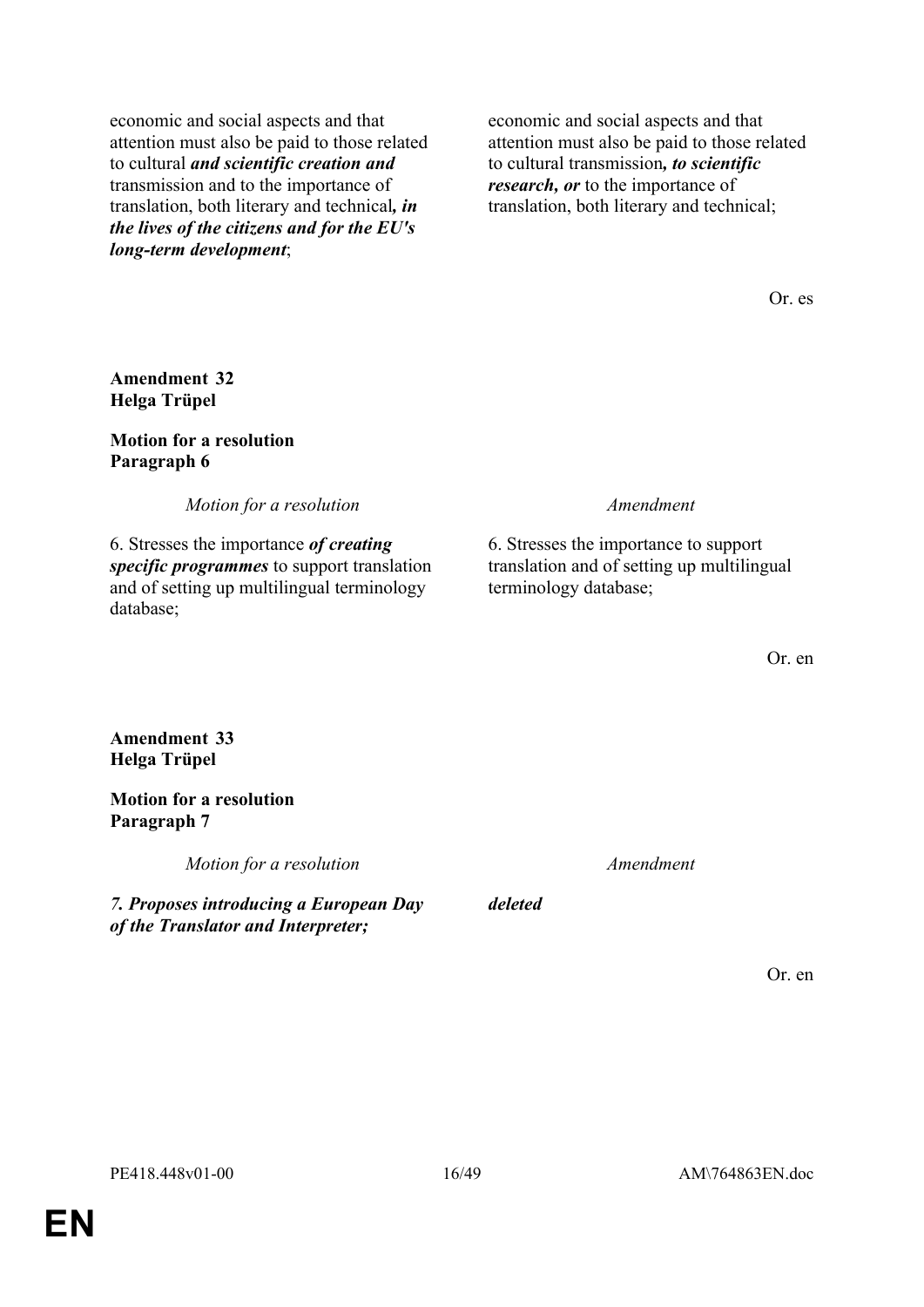**Amendment 34 Maria Badia i Cutchet**

**Motion for a resolution Paragraph 7**

*Motion for a resolution Amendment*

*deleted*

*7. Proposes introducing a European Day of the Translator and Interpreter;*

Or. es

**Amendment 35 Marie-Hélène Descamps**

**Motion for a resolution Paragraph 7**

*Motion for a resolution Amendment*

7. Proposes introducing a European Day of the Translator and Interpreter;

7. Proposes introducing a European Day of the Translator and Interpreter *or taking account of and raising the profile of these professions during the European Day of Languages, celebrated on 26 September each year;*

Or. fr

**Amendment 36 Marco Cappato**

**Motion for a resolution Paragraph 7 a (new)**

*Motion for a resolution Amendment*

 *7a. Calls on the Commission to introduce a European Supervisor for the protection of linguistic diversity and the prevention of language discrimination or, alternatively, to confer those tasks on the European Ombudsman; the linguistic diversity Supervisor should have the task of receiving complaints about cases of* 

AM\764863EN.doc 17/49 PE418.448v01-00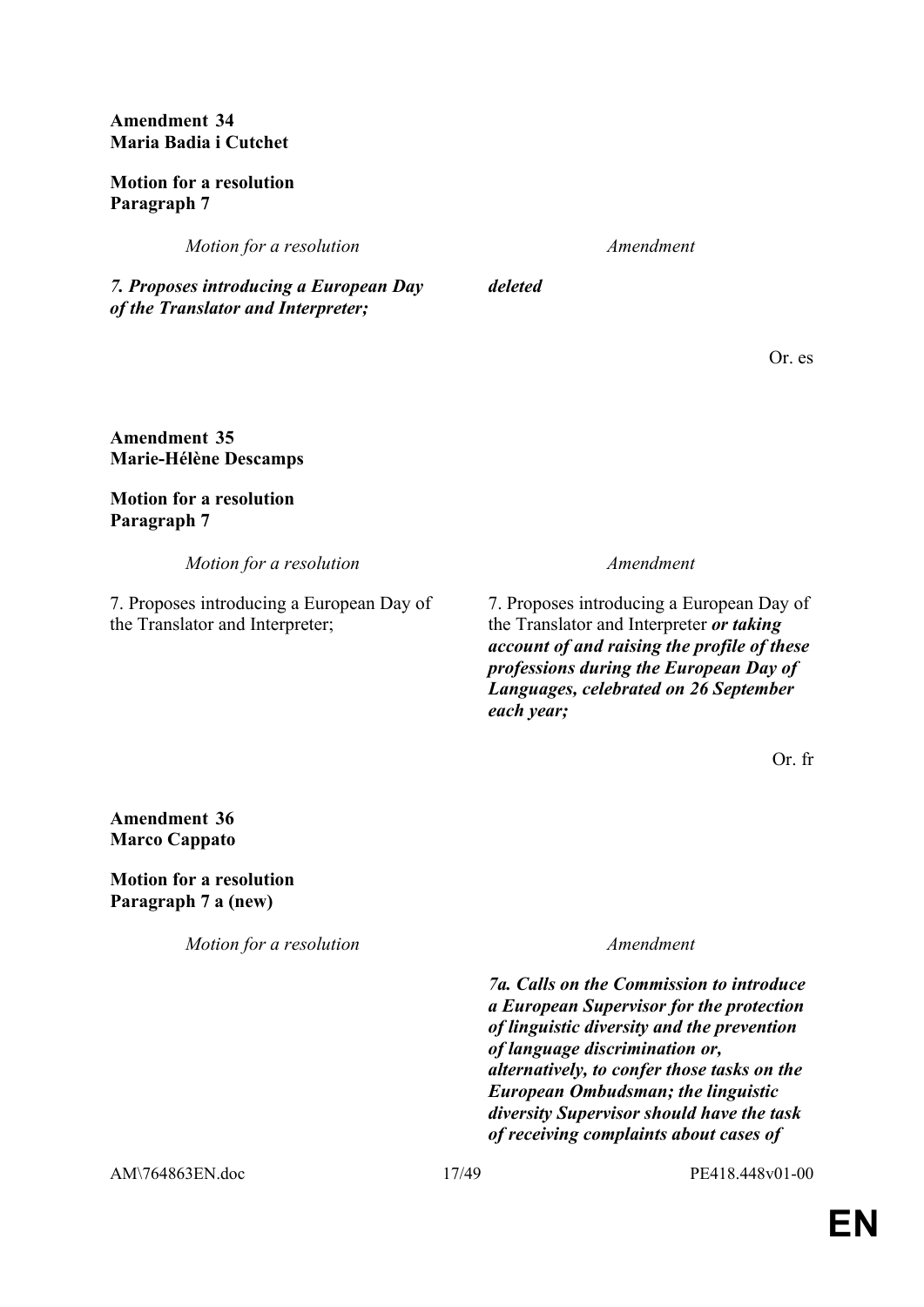*language discrimination and notifying the Commission, in particular, of any cases involving breaches of European principles and abuses of dominant position;*

Or. it

### **Amendment 37 Marco Cappato**

**Motion for a resolution Paragraph 7 b (new)**

*Motion for a resolution Amendment*

 *7b. Calls on the Commission to produce a study of the direct and indirect costs, to the public and private sector, of the current situation with regard to the teaching of foreign languages in the European Union's education systems; this economic report should show the economic and financial consequences, and impact on the employment market, of the current system, and in particular should indicate who benefits from, and who pays for, such resource flows, any dominant positions and the costs involved;*

Or. it

**Amendment 38 Josu Ortuondo Larrea**

**Motion for a resolution Paragraph 8**

*Motion for a resolution Amendment*

*8. Stresses the vital importance of preserving the possibility for parents and guardians of choosing the official* 

*Deleted*

PE418.448v01-00 18/49 AM\764863EN.doc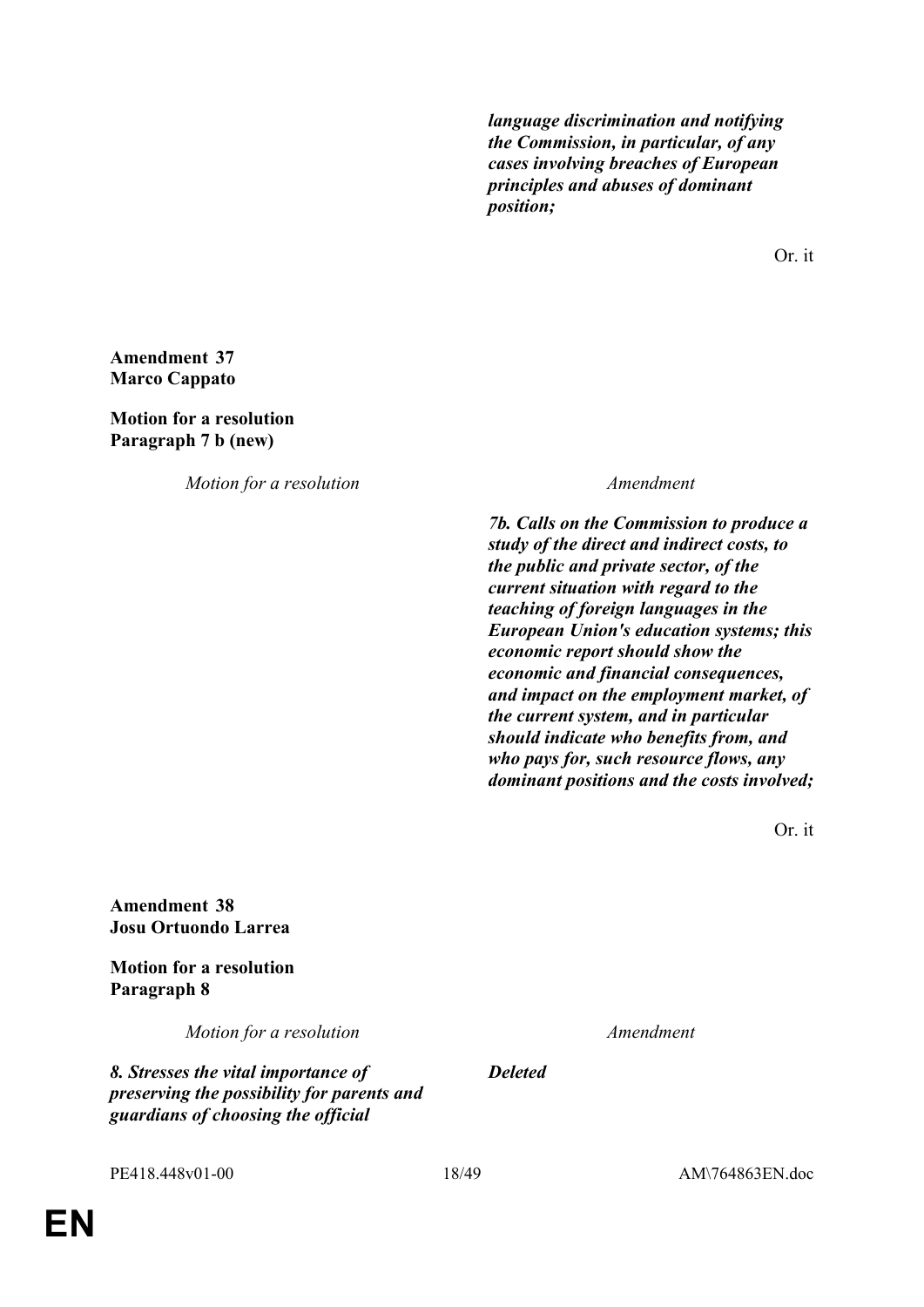*language in which their children are to be educated in countries with more than one official or regional language;* 

**Amendment 39 Maria Badia i Cutchet, Raimon Obiols i Germà, Ignasi Guardans Cambó, Raül Romeva i Rueda**

*deleted*

**Motion for a resolution Paragraph 8**

*Motion for a resolution Amendment*

*8. Stresses the vital importance of preserving the possibility for parents and guardians of choosing the official language in which their children are to be educated in countries with more than one official or regional language;* 

Or. es

**Amendment 40 Christa Prets**

**Motion for a resolution Paragraph 8**

*official or regional language;*

*Motion for a resolution Amendment 8. Stresses the vital importance of preserving the possibility for parents and guardians of choosing the official language in which their children are to be educated in countries with more than one deleted*

Or. de

Or. es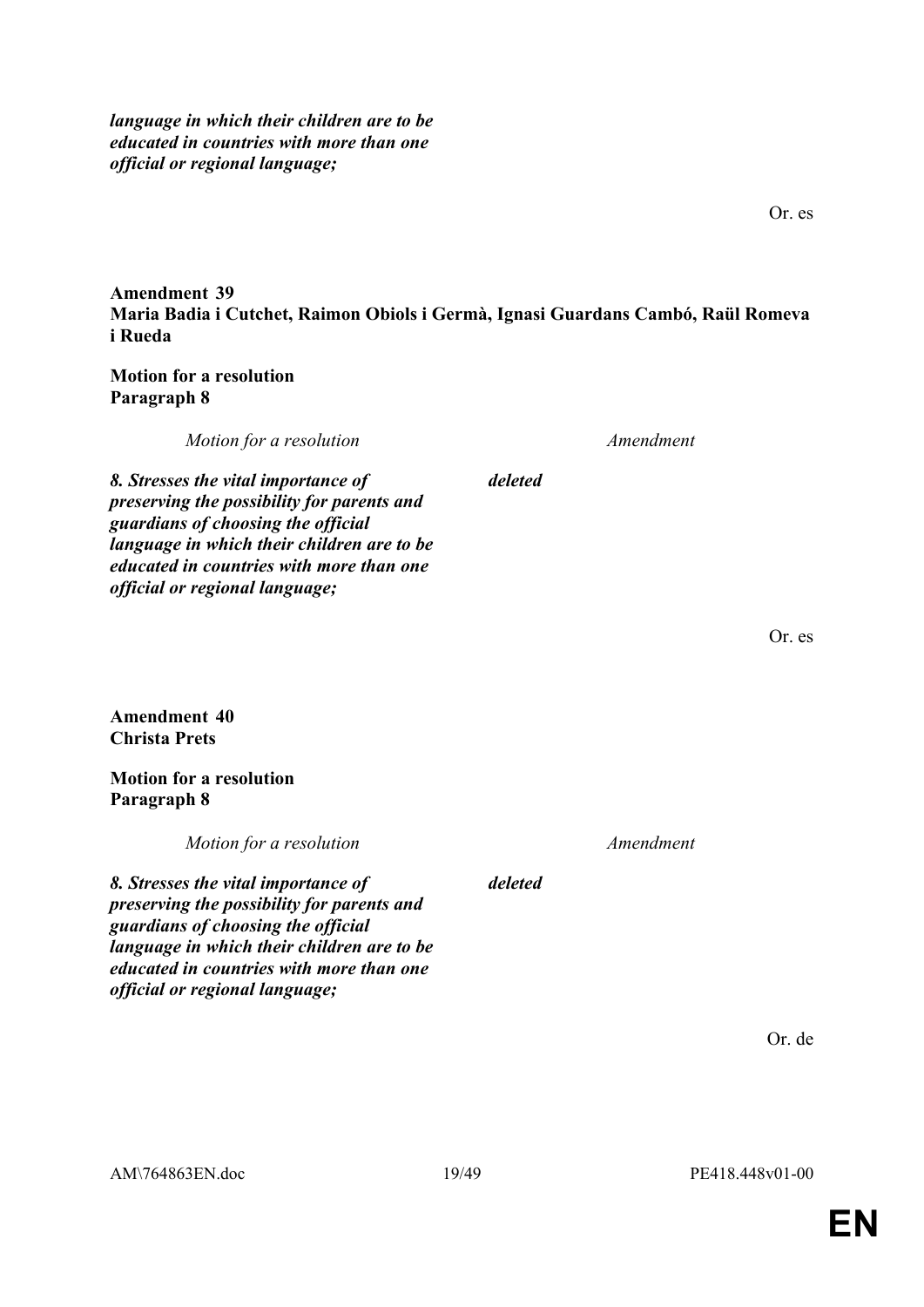### **Amendment 41 Luis Herrero-Tejedor**

### **Motion for a resolution Paragraph 8**

### *Motion for a resolution Amendment*

8. Stresses the vital importance of preserving the *possibility for* parents and guardians *of choosing* the official language in which their children are to be educated in countries with more than one official or regional language;

8. Stresses the vital importance of preserving the *right of* parents and guardians *to choose* the official language in which their children are to be educated in countries with more than one official or regional language;

Or. es

### **Amendment 42 Zdzisław Zbigniew Podkański**

#### **Motion for a resolution Paragraph 8**

### *Motion for a resolution Amendment*

8. Stresses the vital importance of preserving the possibility for parents and guardians of choosing the official language in which their children are to be educated in countries with more than one official *or regional* language;

8. Stresses the vital importance of preserving the possibility for parents and guardians of choosing the official language in which their children are to be educated in countries with more than one official language;

Or. pl

**Amendment 43 Luis Herrero-Tejedor**

**Motion for a resolution Paragraph 8 a (new)**

*Motion for a resolution Amendment*

 *8a. Warns against the mistake of promoting one language at the expense of the rights of speakers of another, or by* 

PE418.448v01-00 20/49 AM\764863EN.doc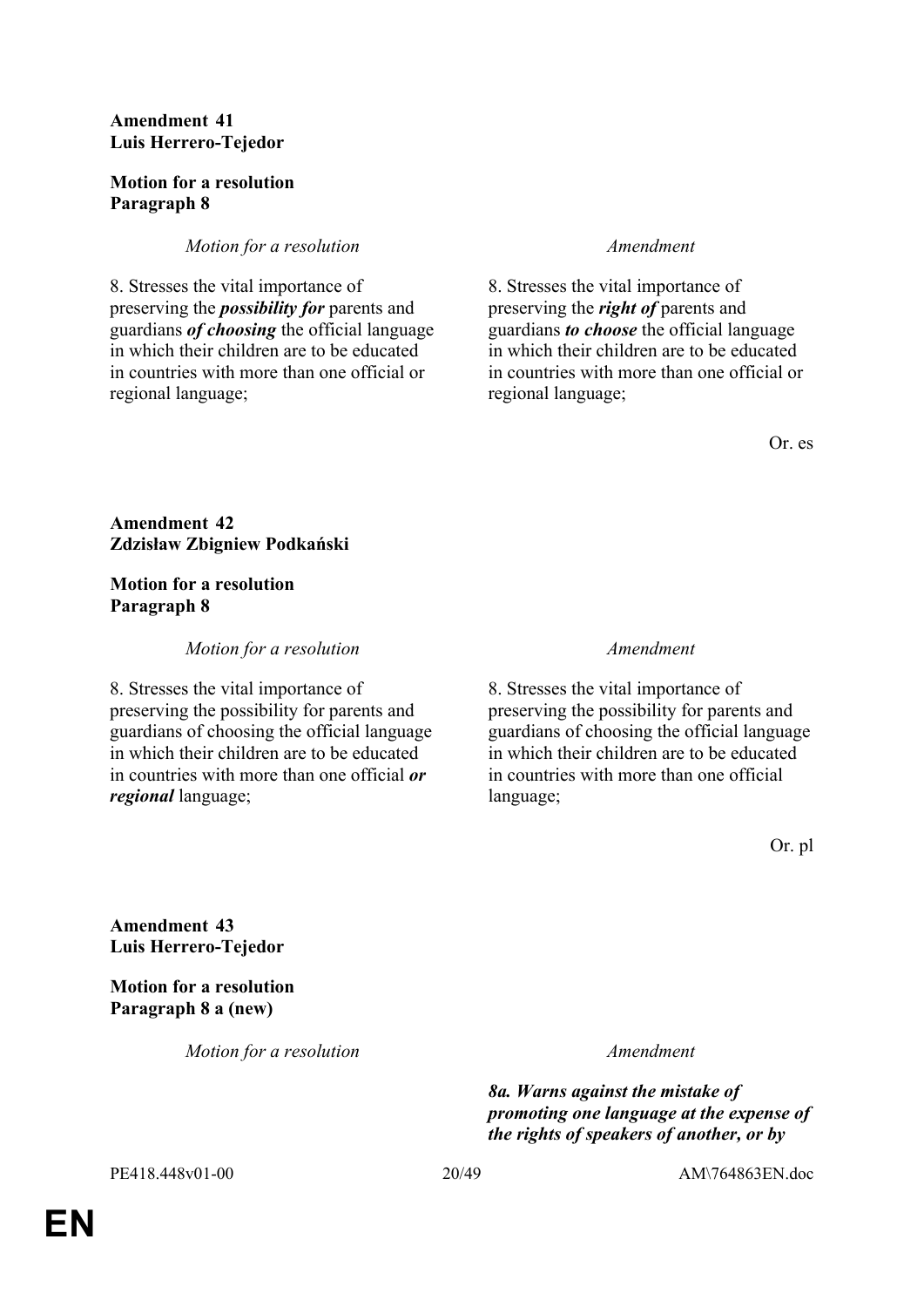*using any form of coercion or discrimination which ignores or infringes these rights;*

Or. es

**Amendment 44 Josu Ortuondo Larrea**

**Motion for a resolution Paragraph 8 b (new)**

*Motion for a resolution Amendment*

 *8b. Asserts that it is vital to safeguard multilingualism in countries in which one or more regional languages coexist and to ensure that they are all studied at every level of education;*

Or. es

**Amendment 45 Christa Prets**

**Motion for a resolution Paragraph 9**

*Motion for a resolution Amendment*

*9. Stresses the need, in Member States with more than one language, to ensure full mutual intelligibility between those languages, especially in relation to senior citizens and to the legal system, health, administration and employment;*

*deleted*

Or. en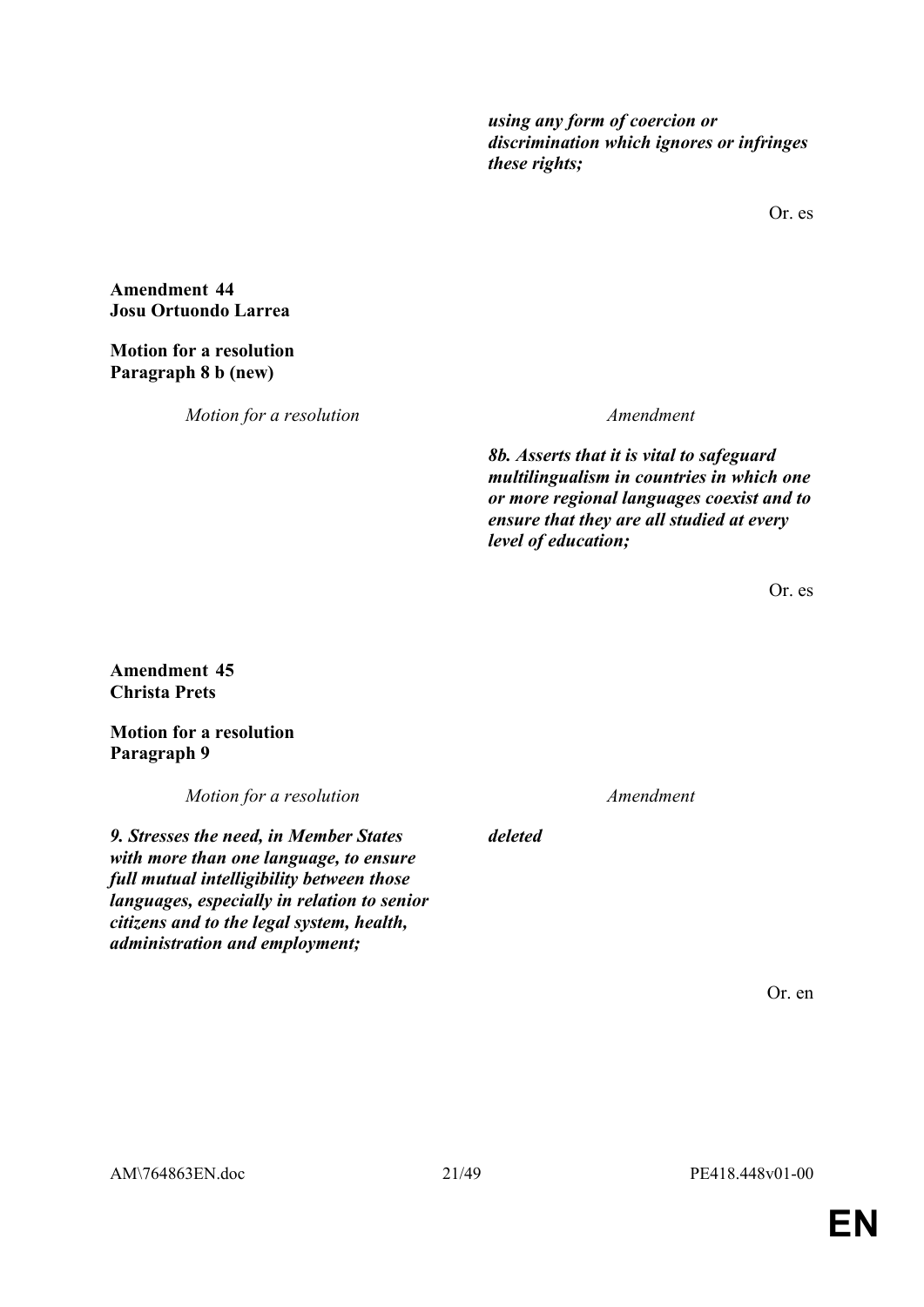### **Amendment 46 Zdzisław Zbigniew Podkański**

### **Motion for a resolution Paragraph 9**

### *Motion for a resolution Amendment*

9. Stresses the need, in Member States with more than one language, to ensure full mutual intelligibility between those languages, especially in relation to senior citizens and to the legal system, health, administration and employment;

9. Stresses the need, in Member States with more than one *official* language, to ensure full mutual intelligibility between those languages, especially in relation to senior citizens and to the legal system, health, administration and employment;

Or. pl

**Amendment 47 Iosif Matula**

**Motion for a resolution Paragraph 9 a (new)**

*Motion for a resolution Amendment*

 *9a. Encourages the learning of a second European Union language by officials who come into contact with the citizens of other Member States in their work;*

Or. ro

**Amendment 48 Adrian Manole**

**Motion for a resolution Paragraph 9 b (new)**

*Motion for a resolution Amendment*

 *9b. Believes it necessary and appropriate to create opportunities for foreign language learning in adulthood also, through vocational and lifelong learning programmes, with a view to personal and* 

PE418.448v01-00 22/49 AM\764863EN.doc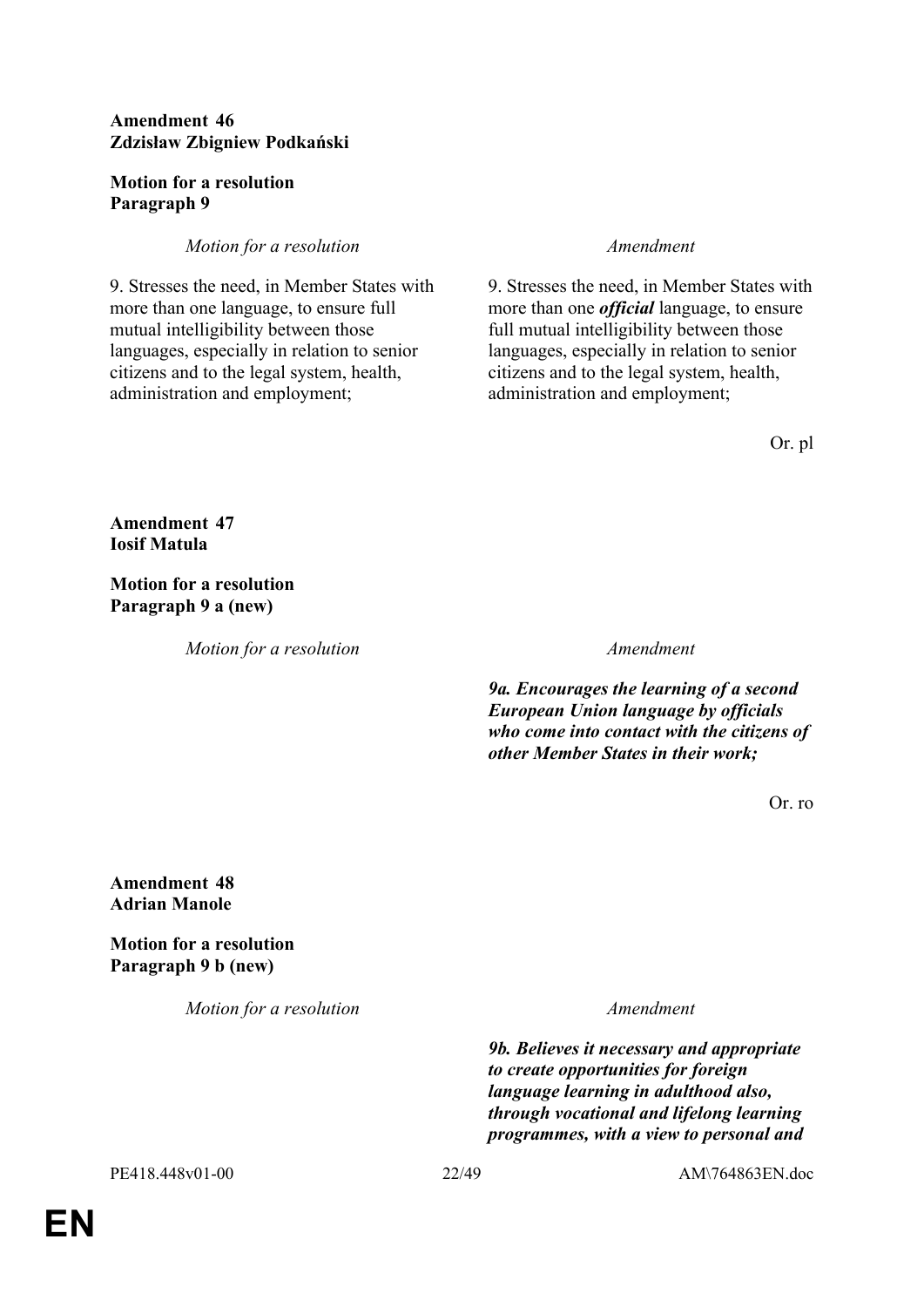*professional development;*

Or. ro

### **Amendment 49 László Tőkés**

### **Motion for a resolution Paragraph 9 c (new)**

*Motion for a resolution Amendment*

 *9c. Considers the broadest possible adoption and application of the provisions of the European Charter for Regional or Minority Languages by Member States to be of vital importance;*

Or. hu

### **Amendment 50 Josu Ortuondo Larrea**

**Motion for a resolution Paragraph 10**

*Motion for a resolution Amendment*

*10. Emphasises the vital need for a thorough grounding in one's mother tongue, not only for educational success in general but, especially, also for the acquisition of acceptable levels of competence in other languages;*

*deleted*

Or. es

**Amendment 51 Luis Herrero-Tejedor**

**Motion for a resolution Paragraph 10**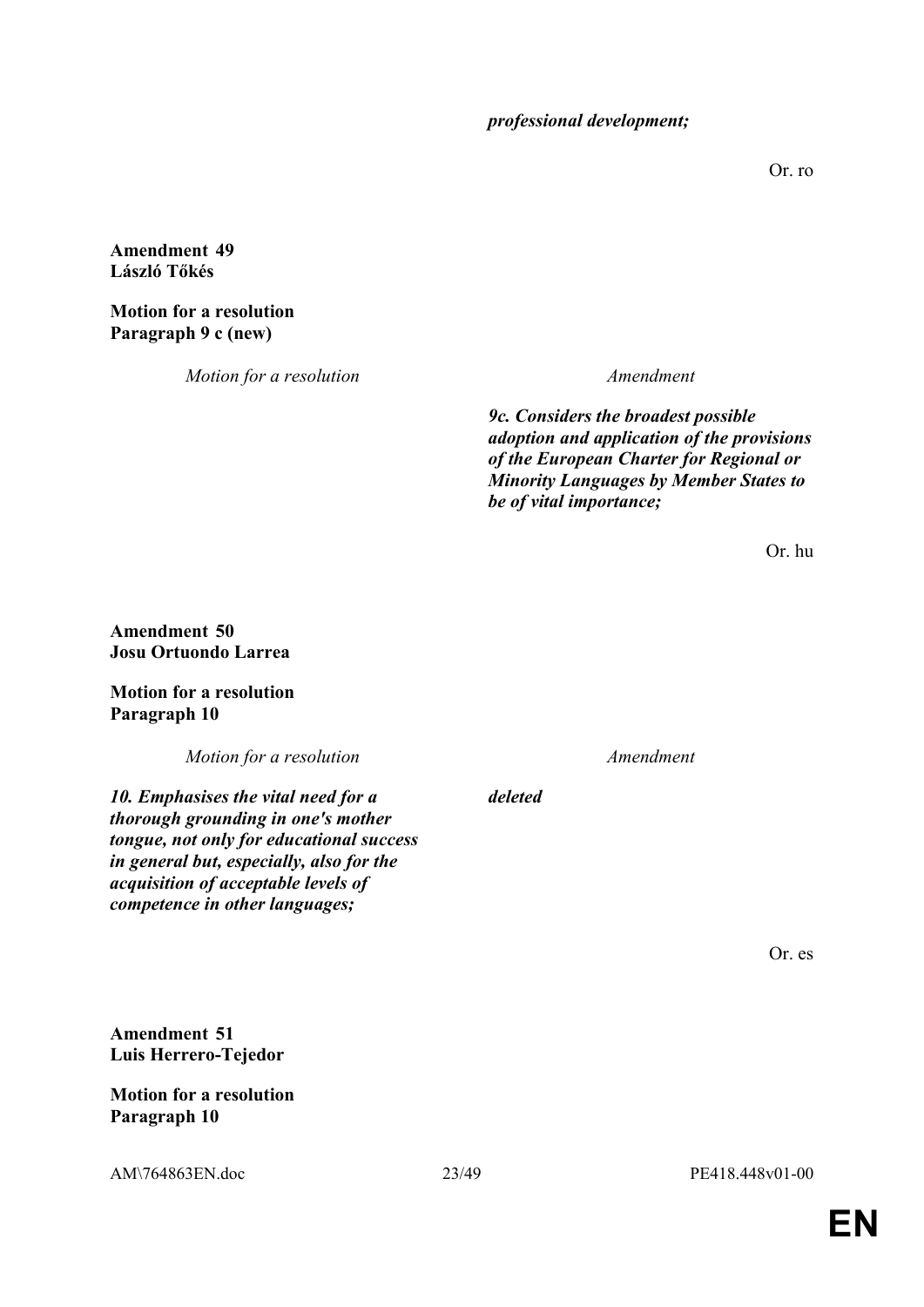#### *Motion for a resolution Amendment*

10. Emphasises the vital need *for a thorough grounding* in one's mother tongue, not only for educational success in general but, especially, also for the acquisition of acceptable levels of competence in other languages;

10. Emphasises the vital need *to be taught* in one's mother tongue, not only for educational success in general but, especially, also for the acquisition of acceptable levels of competence in other languages. *For that reason, no schoolchild may be deprived of education in the official language of the state;* 

Or. es

**Amendment 52 Mikel Irujo Amezaga**

**Motion for a resolution Paragraph 10**

#### *Motion for a resolution Amendment*

10. Emphasises the vital need for a thorough grounding in one's mother tongue, not only for educational success in general but, especially, also for the acquisition of acceptable levels of competence in other languages;

10. Emphasises the vital need for a thorough grounding in one's mother tongue, not only for educational success in general but, especially, also for the acquisition of acceptable levels of competence in other languages*, and warmly welcomes the Commission proposal to promote 'mother tongue plus two' in education*;

Or. es

**Amendment 53 László Tőkés**

**Motion for a resolution Paragraph 10**

*Motion for a resolution Amendment*

10. Emphasises the vital need for *a thorough grounding* in one's mother

10. Emphasises the vital need for *teaching* in one's mother tongue, not only for

PE418.448v01-00 24/49 AM\764863EN.doc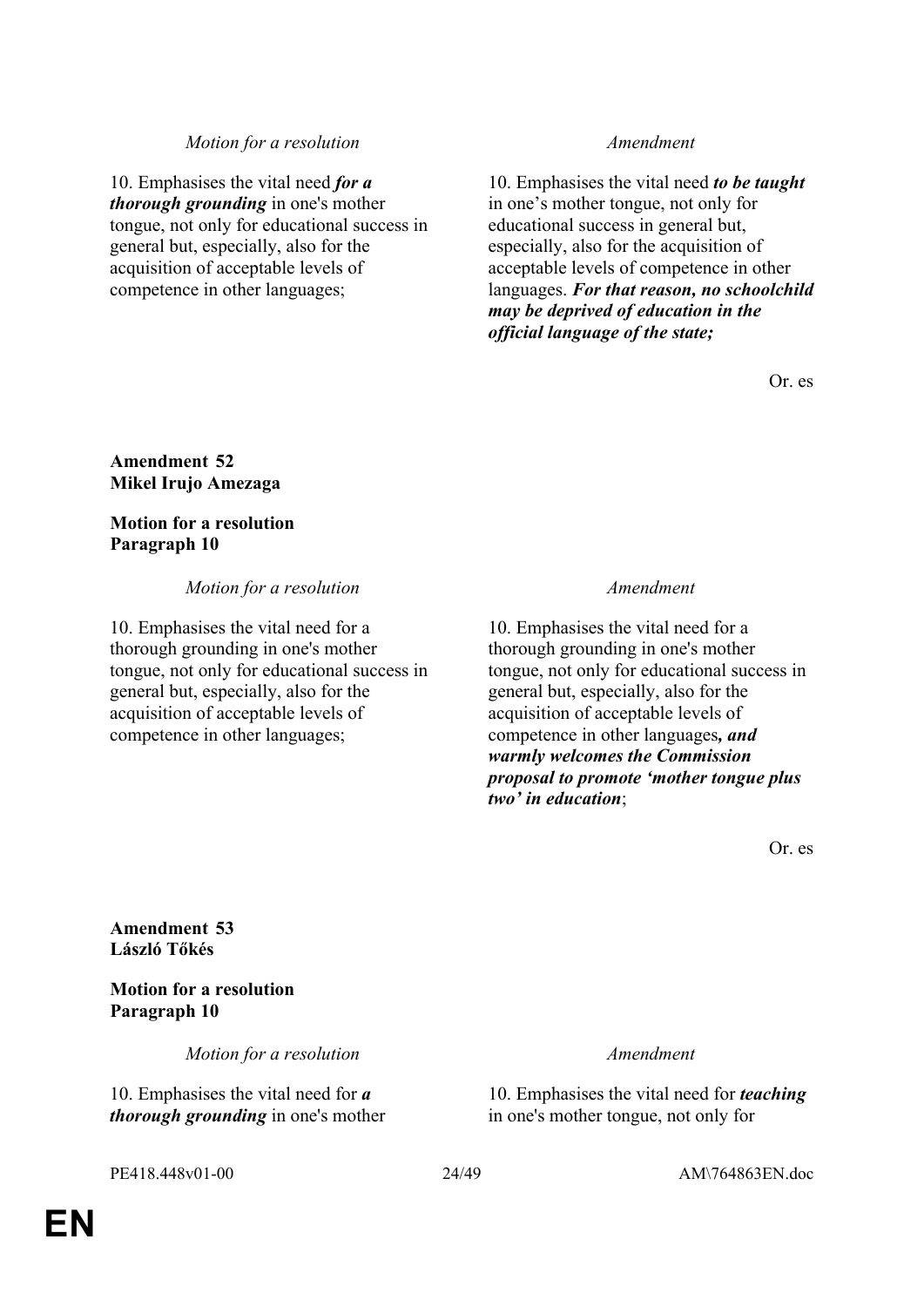tongue, not only for educational success in general but also for the acquisition of acceptable levels of competence in other languages;

educational success in general but also for the acquisition of acceptable levels of competence in other languages;

Or. hu

**Amendment 54 Michl Ebner**

#### **Motion for a resolution Paragraph 10 a (new)**

*Motion for a resolution Amendment*

 *10a. Regrets that the Commission has so far not instituted either a multi-annual programme on linguistic diversity and language learning or a European Agency on linguistic diversity and language learning, as called for in the abovementioned resolution adopted by a large majority of the European Parliament on 4 September 2003;*

Or. de

**Amendment 55 Josu Ortuondo Larrea**

**Motion for a resolution Paragraph 10 b (new)**

*Motion for a resolution Amendment*

 *10b. Emphasises that it is crucially important for native languages not yet enjoying official status to be granted that status and to be incorporated into the various levels of schooling;*

Or. es

AM\764863EN.doc 25/49 PE418.448v01-00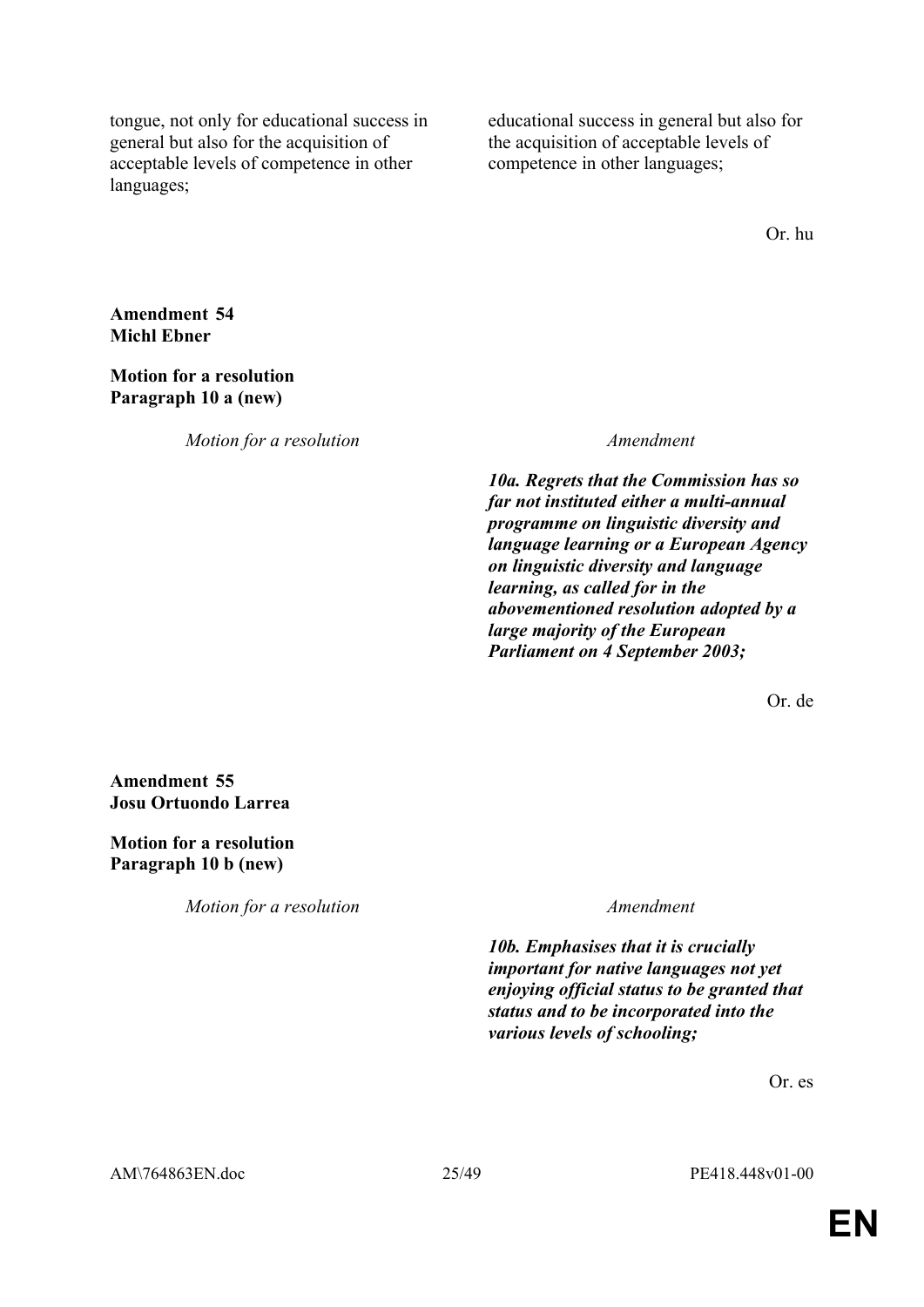**Amendment 56 László Tőkés**

### **Motion for a resolution Paragraph 11**

*Motion for a resolution Amendment*

11. Stresses, further, the importance of a full knowledge of the host country's language for the full integration of immigrants and their families;

11. Stresses, further, the importance of a full knowledge of the host country's language for the full integration of immigrants and their families; *calls on Member States to act responsibly vis-à-vis immigrants, providing immigrants with the necessary means to learn the language and culture of the host country, while allowing and encouraging them to maintain their own language;*

Or. en

**Amendment 57 Christa Prets**

**Motion for a resolution Paragraph 11**

*Motion for a resolution Amendment*

11. Stresses, further, the importance of a full knowledge of the host country's language for the full integration of immigrants and their families;

11. Stresses, further, the importance of a full knowledge of the host country's language for the full integration of immigrants and their families *and emphasises that national governments must effectively promote special language courses, particularly for women and older people*;

Or. de

**Amendment 58 Luis Herrero-Tejedor**

### **Motion for a resolution Paragraph 11**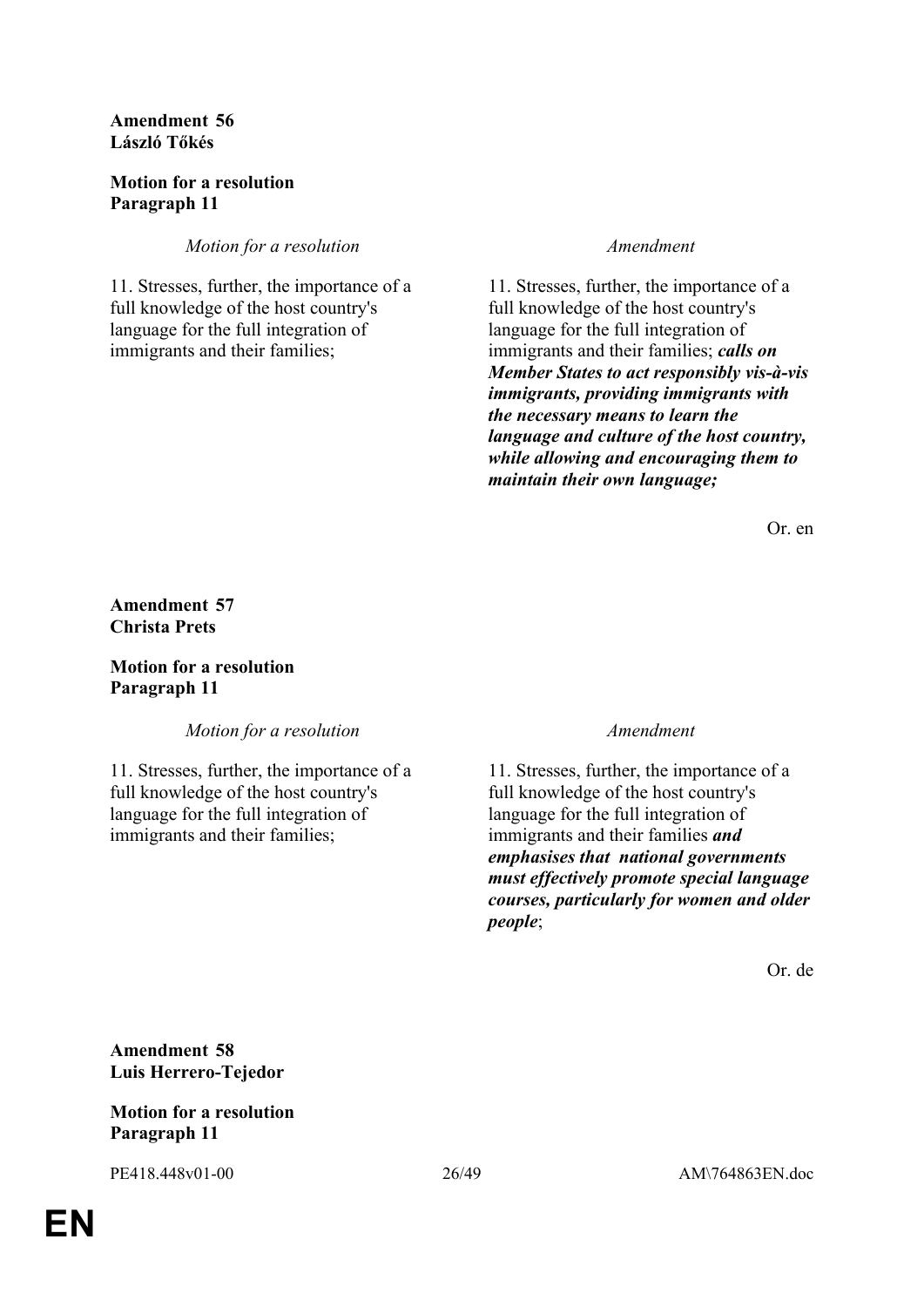#### *Motion for a resolution Amendment*

11. Stresses, further, the importance of a full knowledge of the host country's *language* for the full integration of immigrants and their families;

11. Stresses, further, the importance of a full knowledge of the host *state's official languages* for the full integration of immigrants and their families;

Or. es

### **Amendment 59 Iosif Matula**

### **Motion for a resolution Paragraph 11 a (new)**

*Motion for a resolution Amendment*

 *11a. Asserts the importance of a thorough grounding in the language of the country of residence for citizens belonging to another ethnic group speaking a minority language;*

Or. ro

### **Amendment 60 Marco Cappato**

### **Motion for a resolution Paragraph 12**

*Motion for a resolution Amendment* 

12. Recalls that for these reasons it is vital to ensure quality in this context;

12. Recalls that for these reasons it is vital to ensure quality in this context; *calls on the Commission, therefore, to take steps to introduce Esperanto as an international foreign language under the educational systems both of the Member States and of countries excluded from the globalisation process, on the grounds of its neutral status and because it is simple enough to be learned thoroughly in the course of basic compulsory education;*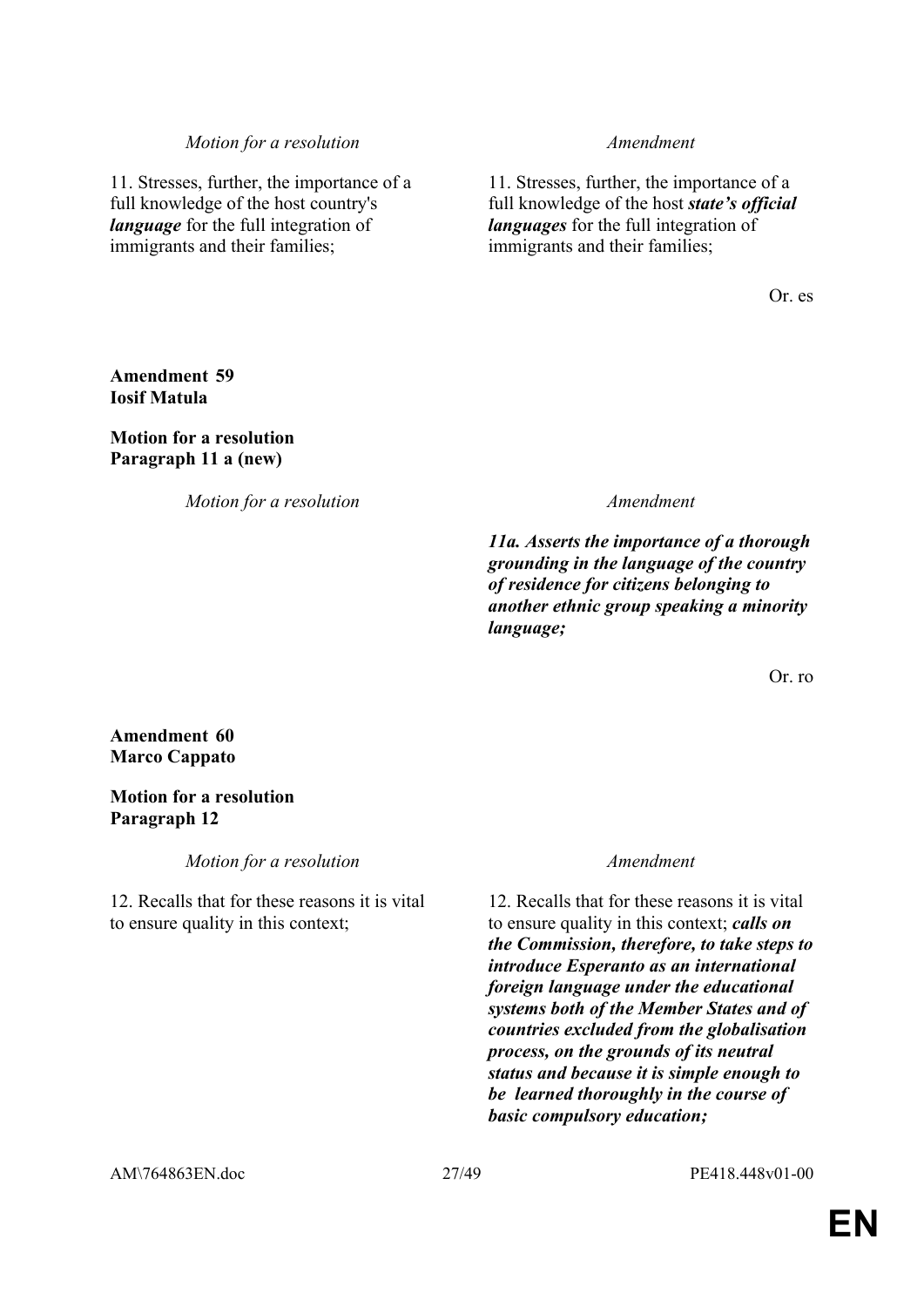**Amendment 61 Claire Gibault**

**Motion for a resolution Paragraph 12**

*Motion for a resolution Amendment*

12. Recalls that for these reasons it is vital to ensure quality in this context;

12. Recalls that for these reasons it is vital to ensure quality in this context, *in order to preserve linguistic diversity in Europe, which is a really 'rewarding challenge';*

Or. fr

#### **Amendment 62 Christa Prets**

### **Motion for a resolution Paragraph 12**

*Motion for a resolution Amendment*

12. Recalls that for these reasons it is vital to ensure quality in this context;

12. Recalls that for these reasons it is vital to ensure quality in this context*, including the relevant teacher training;*

Or. de

### **Amendment 63 Adrian Manole**

**Motion for a resolution Paragraph 12 a (new)**

*Motion for a resolution Amendment*

 *12a. Stresses that it is important for foreign language assessments in schools to contain indicators relating to* 

PE418.448v01-00 28/49 AM\764863EN.doc

Or. it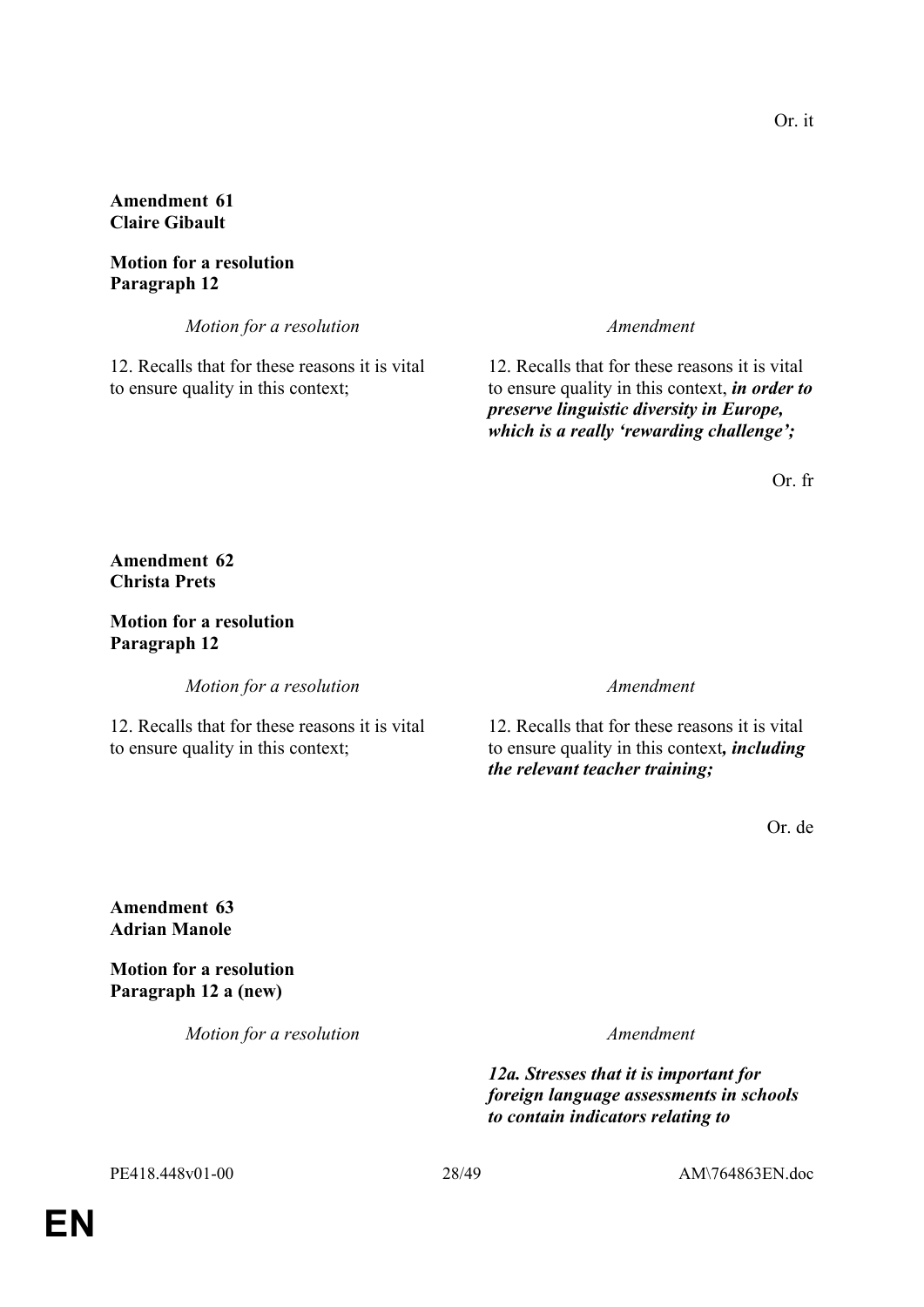*understanding of the message and the expression of ideas, rather than to linguistic performance;*

Or. ro

#### **Amendment 64 Christa Prets**

#### **Motion for a resolution Paragraph 13**

*Motion for a resolution Amendment*

13. Stresses the need to give sufficient importance to language learning at preschool level;

13. Stresses the need to give sufficient importance to language learning at preschool level; *strongly stresses the need for children, at the earliest possible stage, to develop basic abilities, learn their mother tongue or the language of their country of residence and acquire reading and writing skills, and takes the view that, while it is at this early stage that children should begin learning a second language, pre-school children should experience languagelearning as fun and must not be subject to academic pressure;*

Or. de

#### **Amendment 65 Thomas Mann**

### **Motion for a resolution Paragraph 13**

*Motion for a resolution Amendment*

13. Stresses the need to give sufficient importance to *language learning* at preschool level;

13. Stresses the need to give sufficient importance at pre-school level *to learning languages, and above all the national language of the country where the children attend school;*

AM\764863EN.doc 29/49 PE418.448v01-00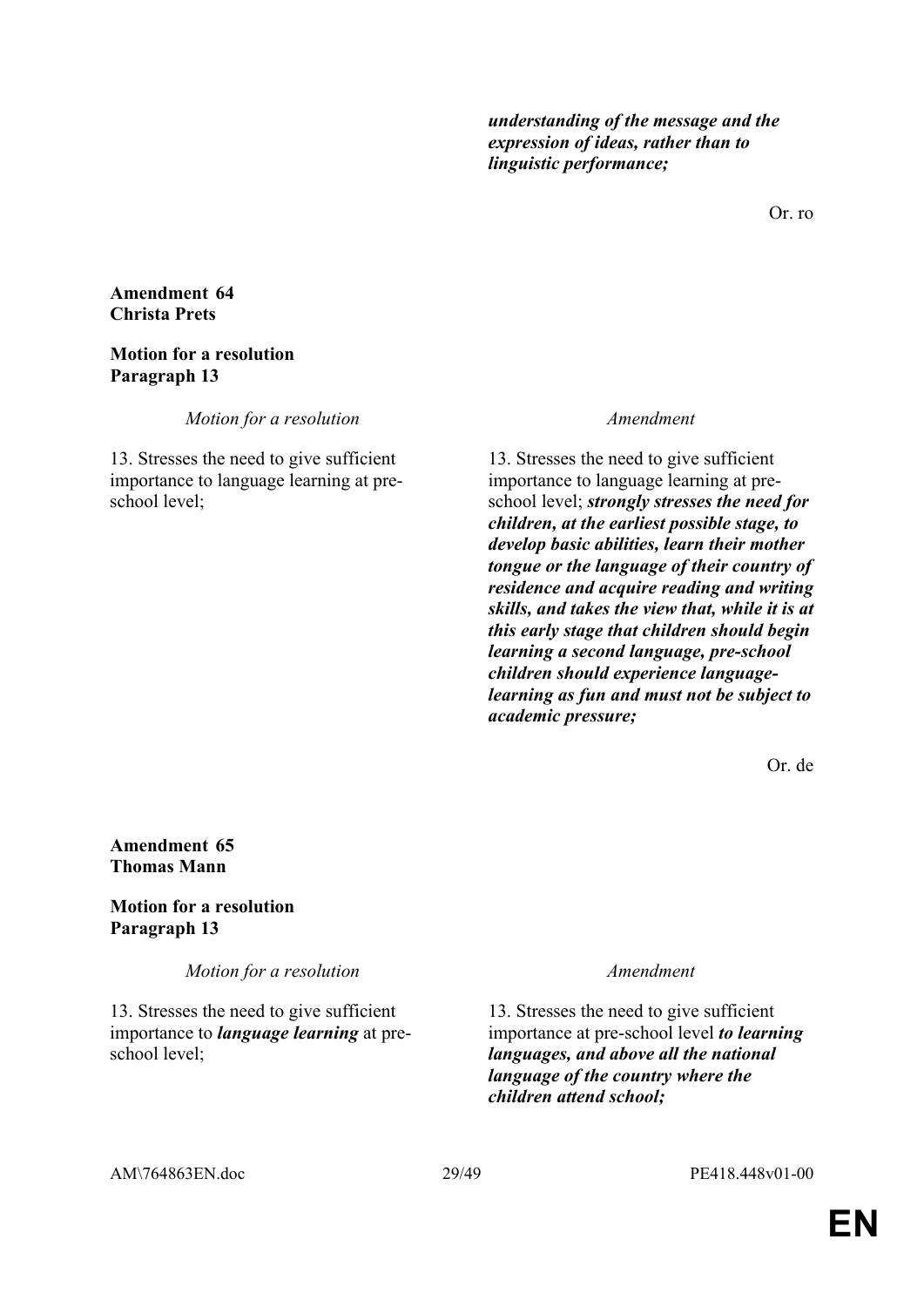**Amendment 66 Iosif Matula**

**Motion for a resolution Paragraph 13**

*Motion for a resolution Amendment*

13. Stresses the need to give sufficient importance to language learning at preschool level;

13. Stresses the need to give sufficient importance to language learning at pre-school level*, alongside support for the learning of a third language from an early age*;

Or. ro

### **Amendment 67 Marco Cappato**

**Motion for a resolution Paragraph 13**

*Motion for a resolution Amendment*

13. Stresses the need to give sufficient importance to *language* learning at preschool level;

13. Stresses the need to give sufficient importance to learning *national and mother-tongue languages and those included in the programme* at pre-school level;

Or. en

**Amendment 68 Claire Gibault**

### **Motion for a resolution Paragraph 13**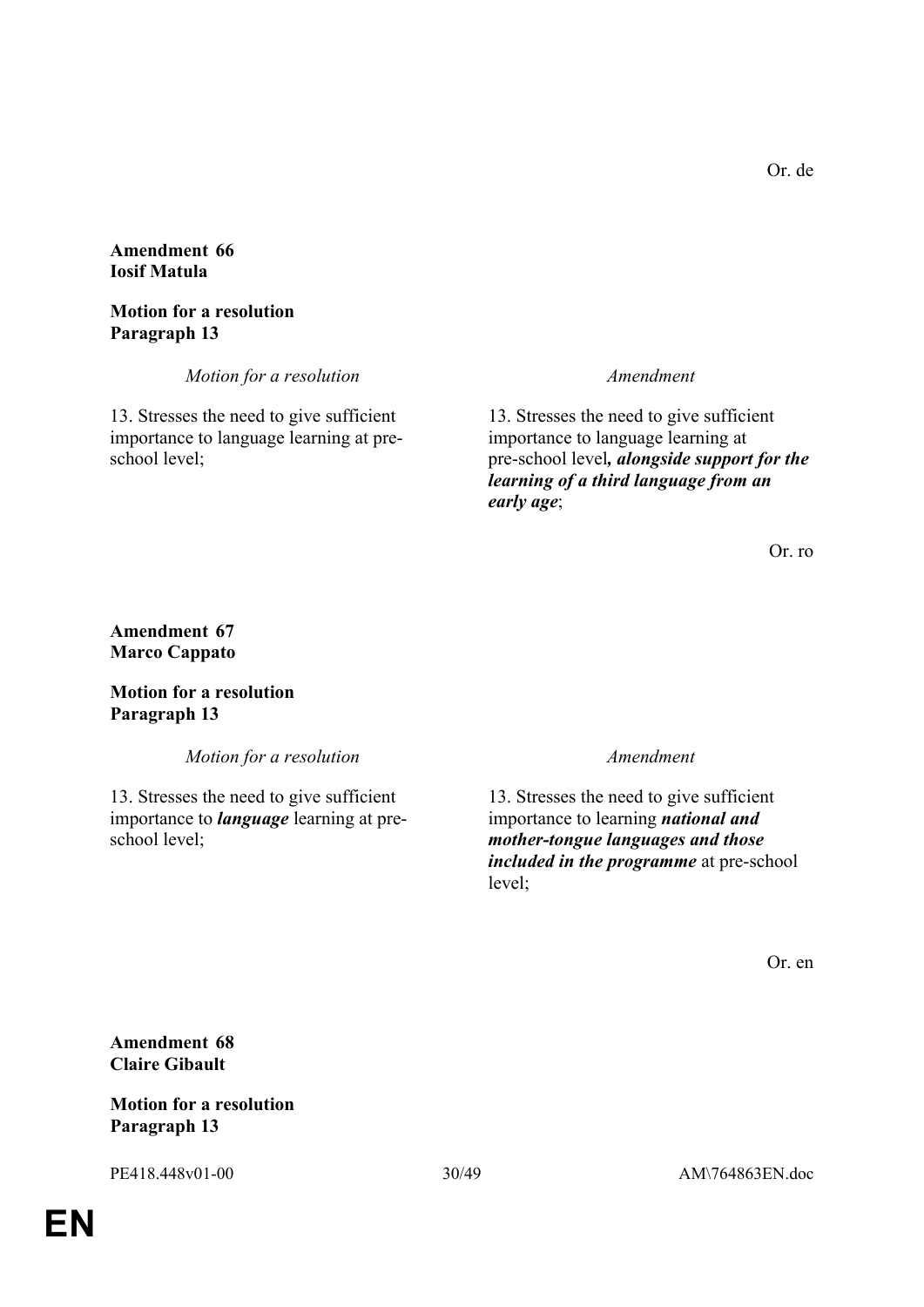#### *Motion for a resolution Amendment*

13. Stresses the need to *give sufficient importance to* language learning at preschool level;

13. Stresses the need to *promote* language learning at pre-school level*;*

Or. fr

### **Amendment 69 Thomas Mann**

**Motion for a resolution Paragraph 13 a (new)**

*Motion for a resolution Amendment*

 *13a. Takes the view that, before they begin to attend school, children must, in their own interest, be able to speak the language of the country in which they live to ensure that they are not subject to discrimination in the course of their education or subsequent training and are capable of taking part in all activities on an equal basis;*

Or. de

**Amendment 70 Ljudmila Novak**

**Motion for a resolution Paragraph 13 b (new)**

*Motion for a resolution Amendment*

 *13b. Suggests to the Member States that they examine the possibility of exchanges of teaching staff at different educational levels, with the aim of teaching different school subjects in different languages, and believes that this possibility could be exploited, in particular, in border regions*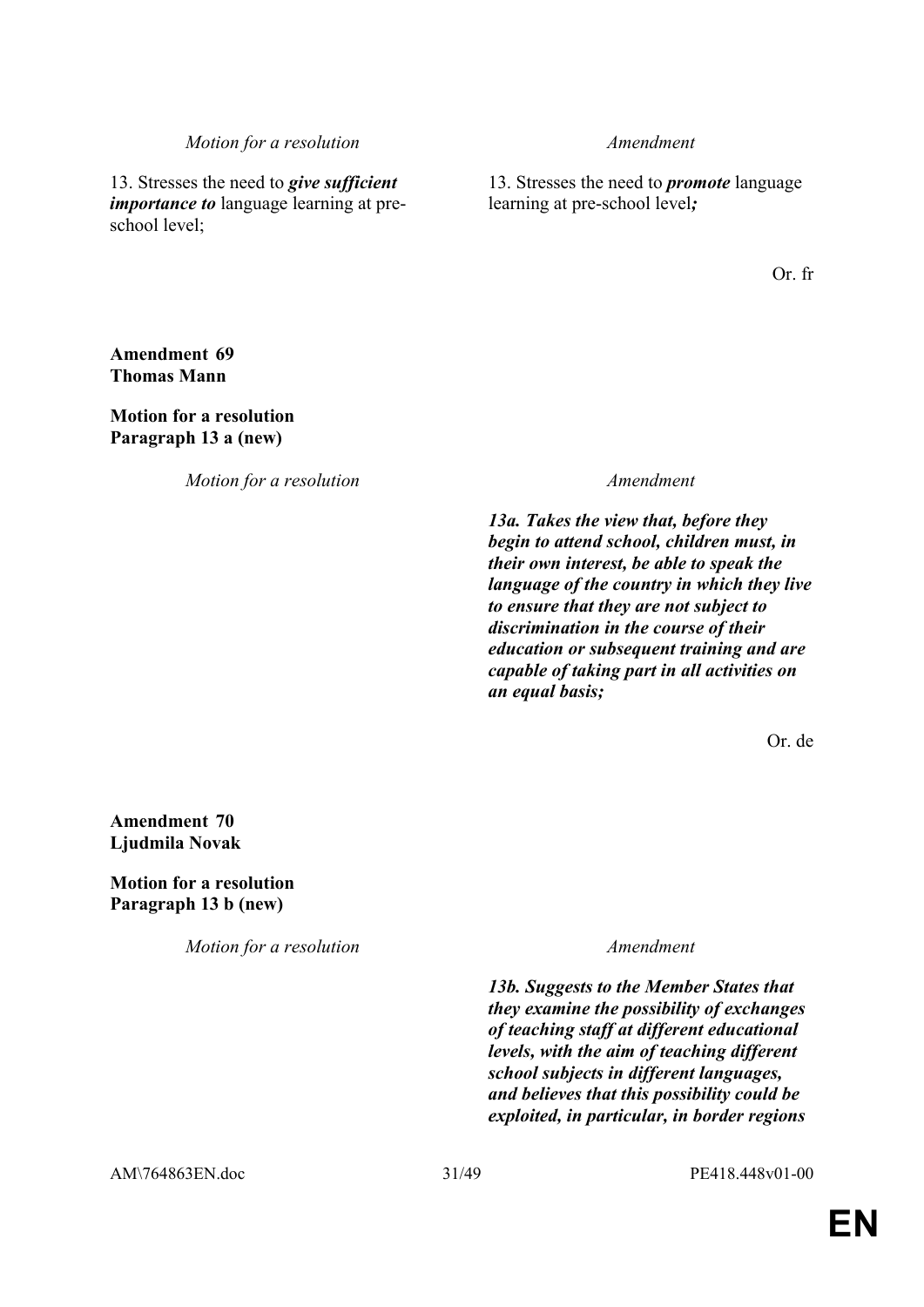*and thus improve worker mobility and citizens' knowledge of languages;*

Or. sl

#### **Amendment 71 Adrian Manole**

### **Motion for a resolution Paragraph 13 c (new)**

*Motion for a resolution Amendment*

 *13c. Believes that it would be recommendable for primary school teachers to possess certified knowledge of at least one foreign language;*

Or. ro

### **Amendment 72 Maria Badia i Cutchet**

### **Motion for a resolution Paragraph 14**

*Motion for a resolution Amendment*

14. Believes it is vital to promote mobility and exchanges of teachers*,* students *and pupils* in the language field; recalls that the fluid movement of language teachers in Europe will help ensure effective contact for as many of those professionals as possible with the native environment of the languages they teach;

14. Believes it is vital to promote mobility and exchanges of teachers *and* students in the language field; recalls that the fluid movement of language teachers in Europe will help ensure effective contact for as many of those professionals as possible with the native environment of the languages they teach;

Or. es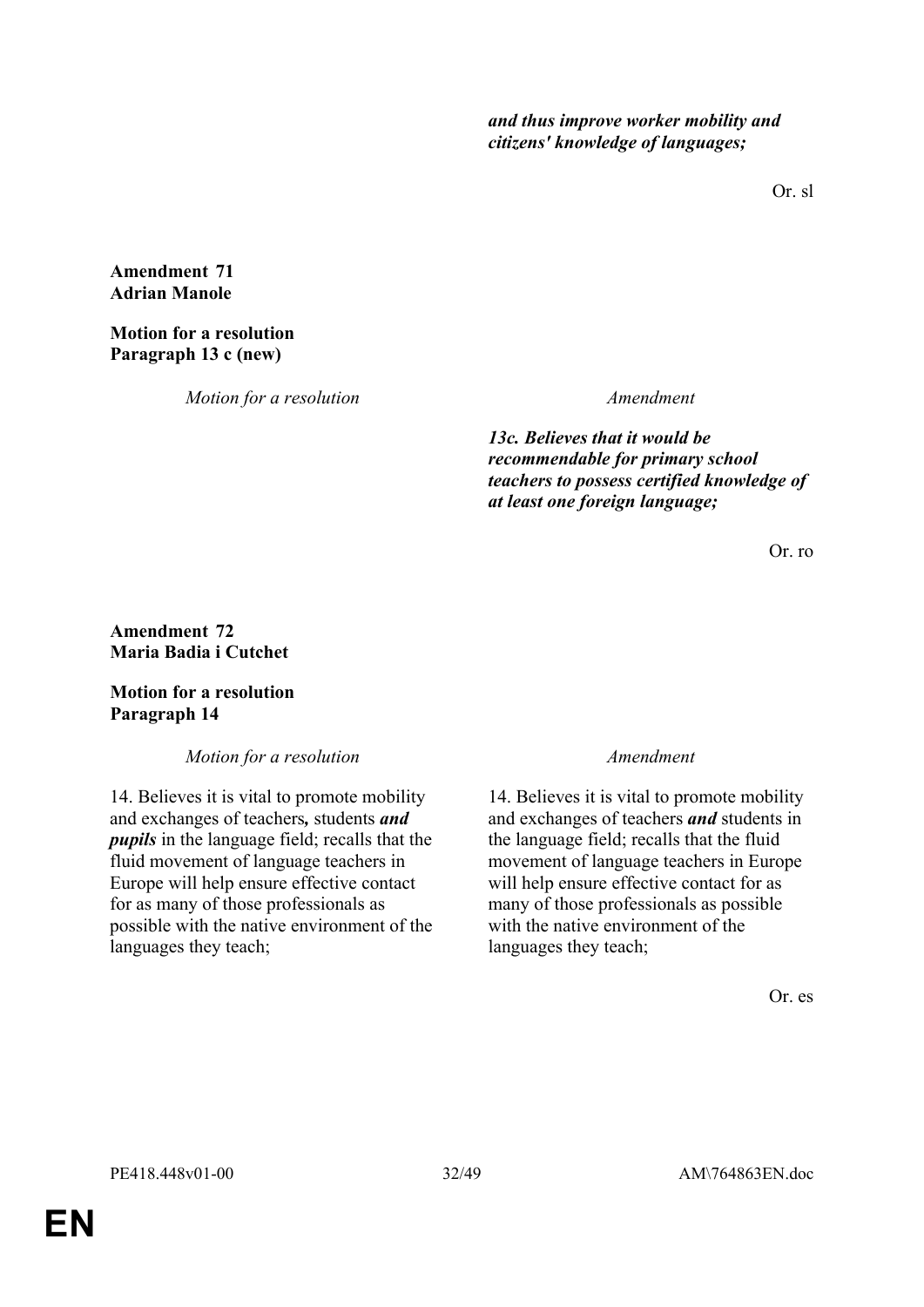### **Amendment 73 Maria Badia i Cutchet**

### **Motion for a resolution Paragraph 15**

### *Motion for a resolution Amendment*

15. Encourages and supports the introduction of *mother-tongue* minority local and foreign languages within school programmes and/or in the context of extracurricular activities open to the Community;

15. Encourages and supports the introduction of minority local and foreign languages within school programmes and/or in the context of extracurricular activities open to the Community *in those regions where education in those languages is not obligatory*;

Or. es

**Amendment 74 Christa Prets**

#### **Motion for a resolution Paragraph 15**

*Motion for a resolution Amendment*

15. Encourages and supports the introduction of mother-tongue minority local and foreign languages within school programmes and/or in the context of extracurricular activities open to the Community;

15. Encourages and supports the introduction of mother-tongue minority local and foreign languages *on a noncompulsory basis* within school programmes and/or in the context of extracurricular activities open to the Community;

Or. de

**Amendment 75 Josu Ortuondo Larrea**

### **Motion for a resolution Paragraph 15**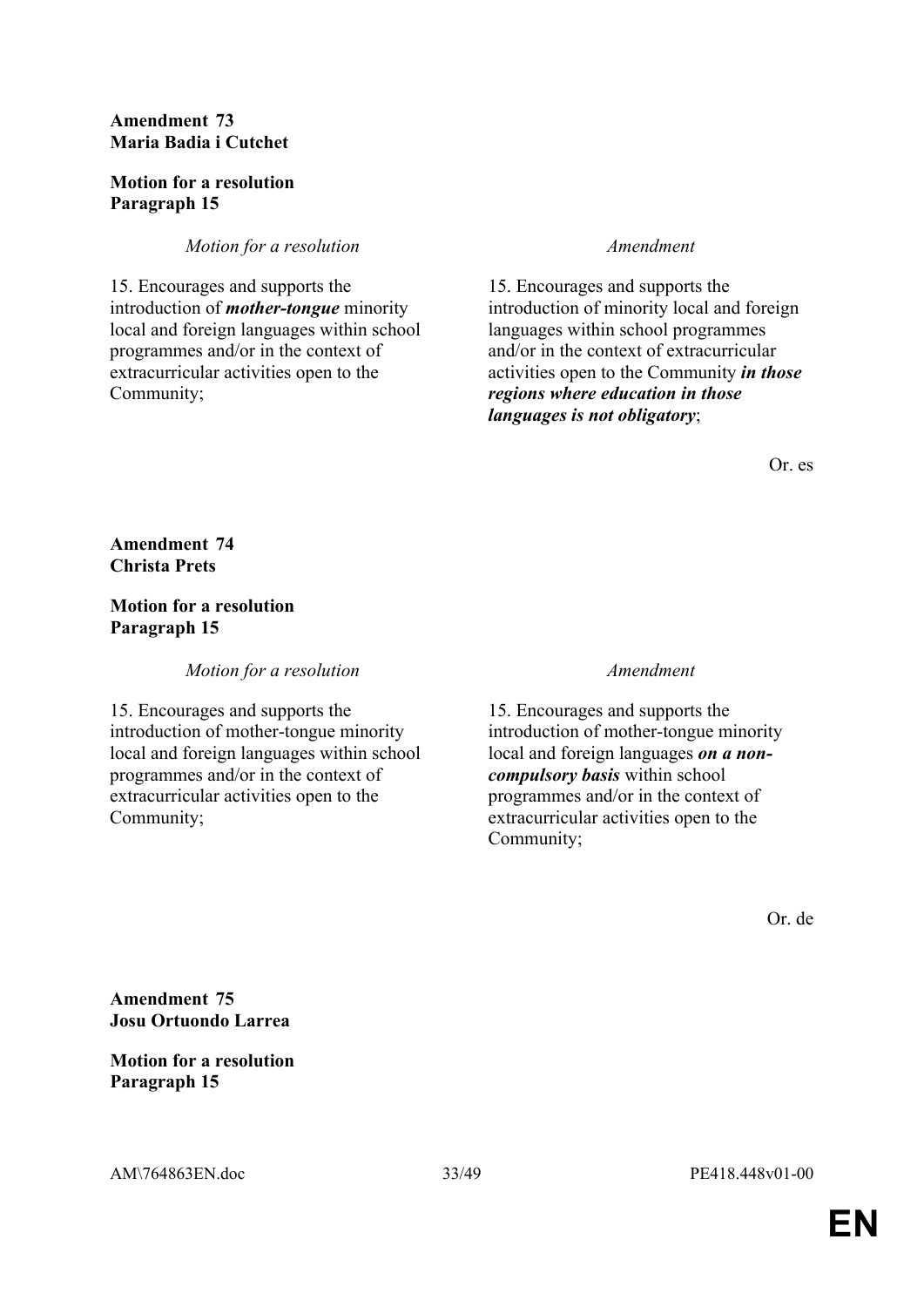### *Motion for a resolution Amendment*

15. Encourages and supports the introduction of mother-tongue minority *local* and foreign languages within school programmes and/or in the context of extracurricular activities open to the Community;

15. Encourages and supports the introduction of mother-tongue minority and foreign languages within school programmes and/or in the context of extracurricular activities open to the Community;

Or. es

### **Amendment 76 Claire Gibault**

#### **Motion for a resolution Paragraph 15**

*Motion for a resolution Amendment*

15. Encourages and supports the introduction of mother-tongue minority local and foreign languages within school programmes and/or in the context of extracurricular activities open to the Community;

15. Encourages and supports the introduction of mother-tongue minority *official,* local and foreign languages within school programmes and/or in the context of extracurricular activities open to the Community;

Or. fr

**Amendment 77 Marco Cappato**

**Motion for a resolution Paragraph 15 a (new)**

*Motion for a resolution Amendment*

 *15a. Calls on the Council to produce an annual progress report on multilingualism in formal and informal public and private education systems, vocational training and adult education in the Member States, paying particular attention to the relationship between the*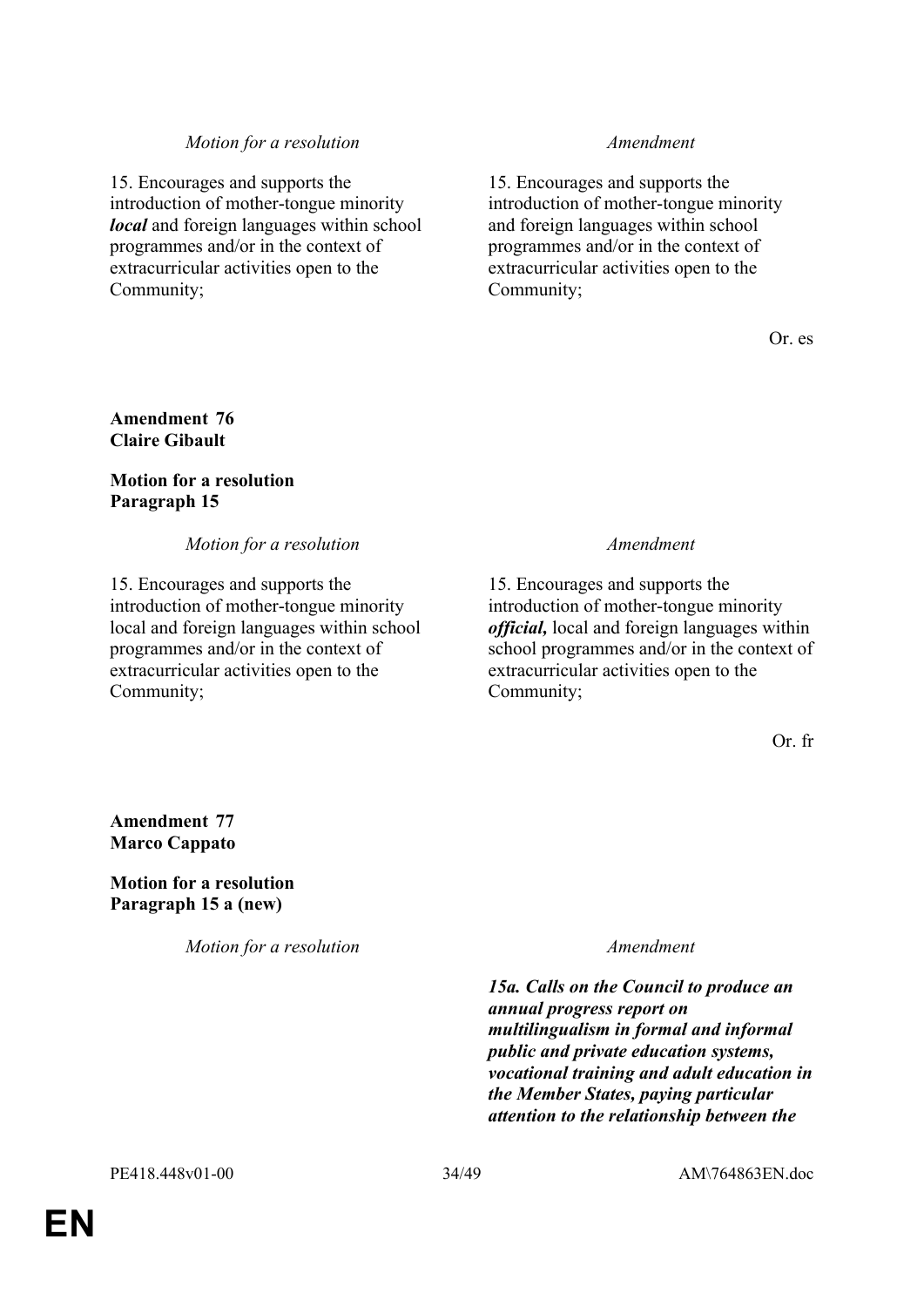*prevalence of national, regional and minority languages and emigration;*

Or. it

**Amendment 78 László Tőkés**

**Motion for a resolution Paragraph 15 b (new)**

*Motion for a resolution Amendment*

 *15b. Stresses that Member States must ensure mother-tongue teaching for indigenous minority communities, and encourages and supports the introduction of such languages as options for the majority co-nation(s);*

Or. hu

**Amendment 79 Adrian Manole**

**Motion for a resolution Paragraph 15 c (new)**

*Motion for a resolution Amendment*

 *15c. Recommends that Member States' academic curricula include optional study of a third foreign language, starting at secondary school level;*

Or. ro

**Amendment 80 Grażyna Staniszewska**

**Motion for a resolution Paragraph 15 d (new)**

AM\764863EN.doc 35/49 PE418.448v01-00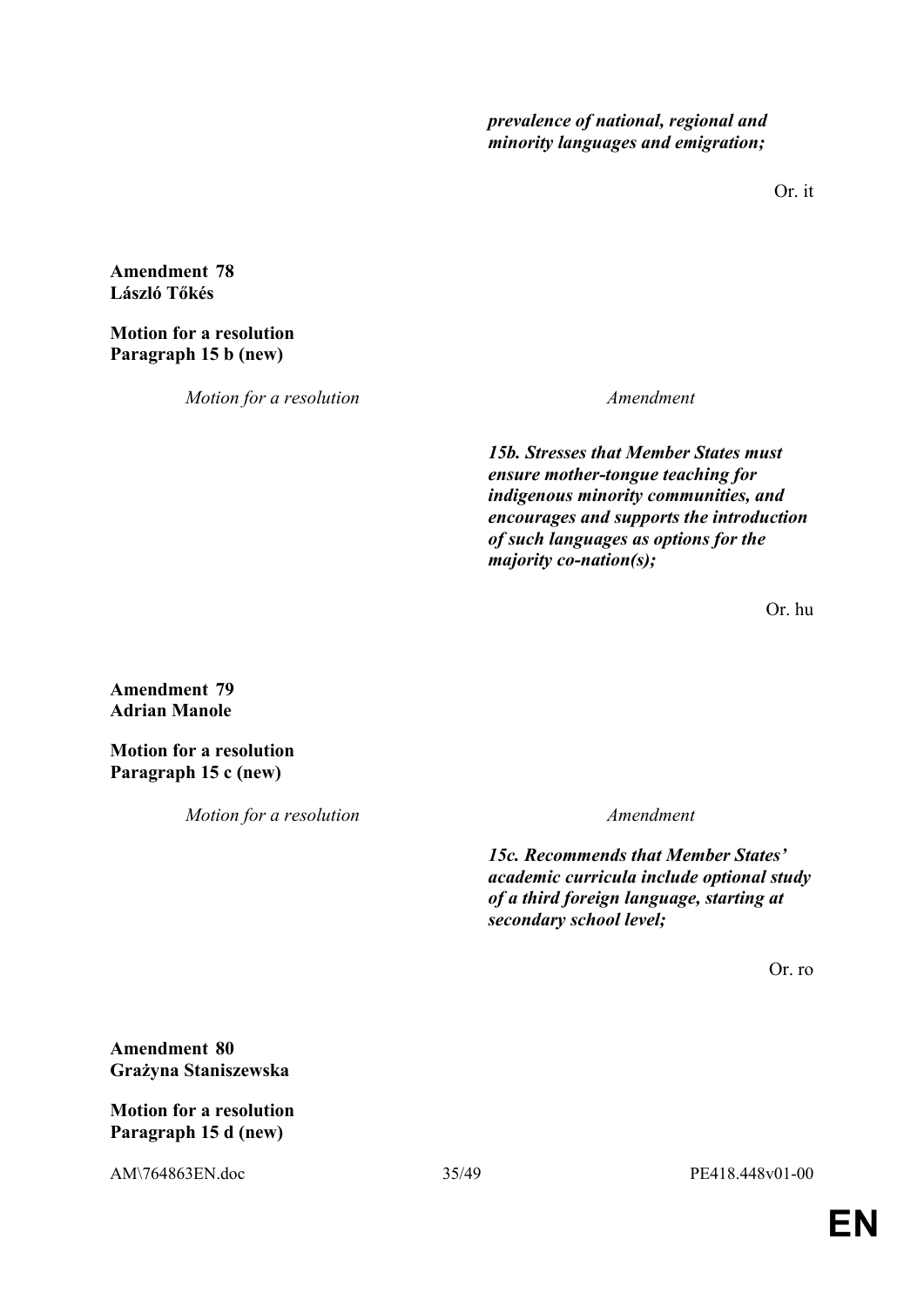*Motion for a resolution Amendment*

*15d. stresses the importance of studying the languages of neighbouring countries as a way of facilitating communications and enhancing mutual understanding in the European Union, while strengthening the Community;*

Or. pl

#### **Amendment 81 Helga Trüpel**

**Motion for a resolution Paragraph 16**

*Motion for a resolution Amendment*

*deleted*

*deleted*

*16. Proposes the creation of a profile for language teachers;*

**Amendment 82 Christa Prets**

### **Motion for a resolution Paragraph 16**

*Motion for a resolution Amendment*

*16. Proposes the creation of a profile for language teachers;*

Or. de

Or. en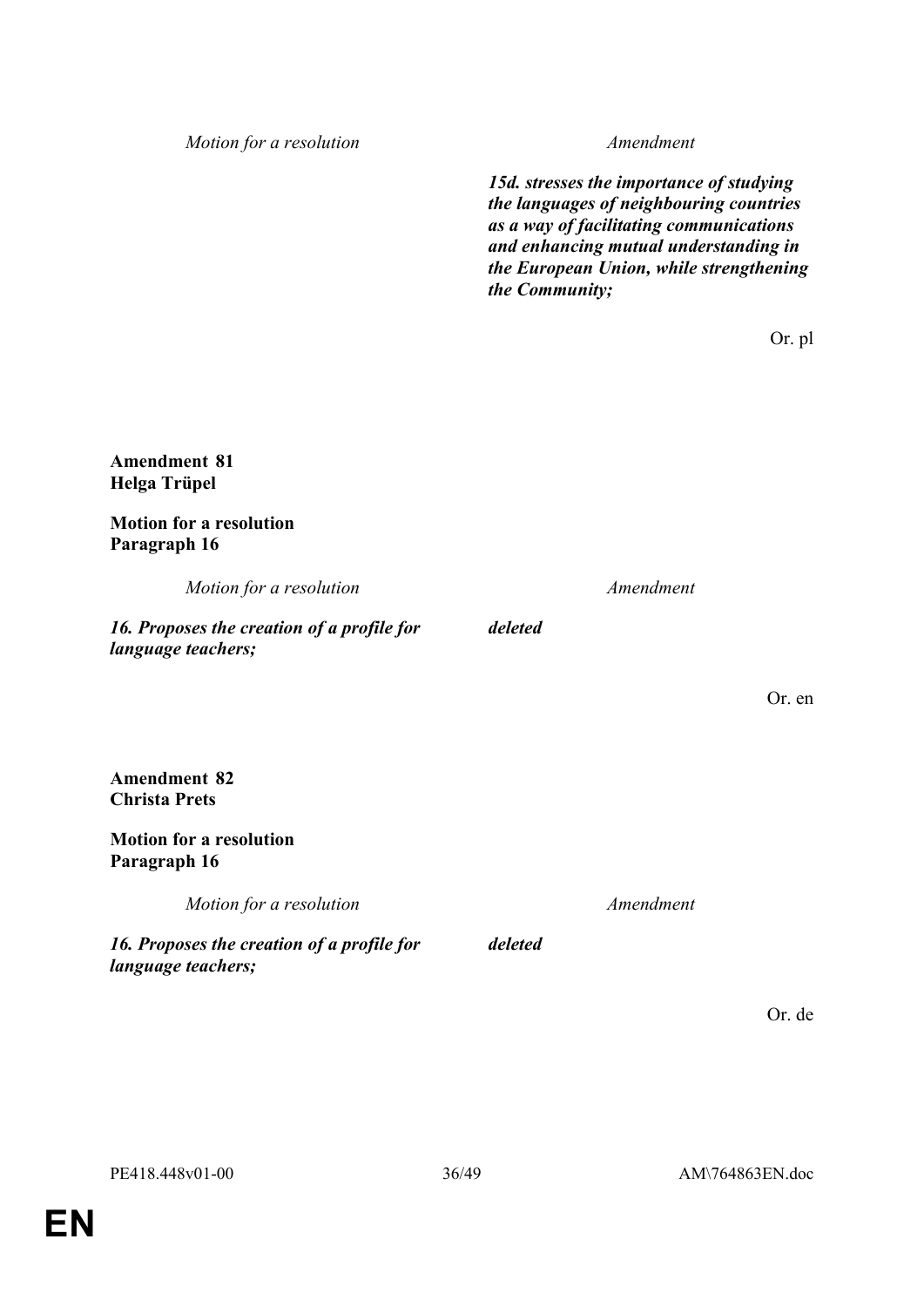**Amendment 83 Claire Gibault**

### **Motion for a resolution Paragraph 16**

*Motion for a resolution Amendment*

*deleted*

*16. Proposes the creation of a profile for language teachers;*

Or. fr

**Amendment 84 Maria Badia i Cutchet**

**Motion for a resolution Paragraph 16**

*Motion for a resolution Amendment*

16. Proposes *the creation of a profile* for language teachers;

16. Proposes *that training requirements be defined* for language teachers;

Or. es

**Amendment 85 Doris Pack**

**Motion for a resolution Paragraph 16 a (new)**

*Motion for a resolution Amendment*

 *16a. Reiterates the importance to promote and support the development of innovative pedagogical models and approaches for language teaching in order to encourage the acquisition of language skills as well as the citizen's awareness-raising and motivation*;

Or. en

AM\764863EN.doc 37/49 PE418.448v01-00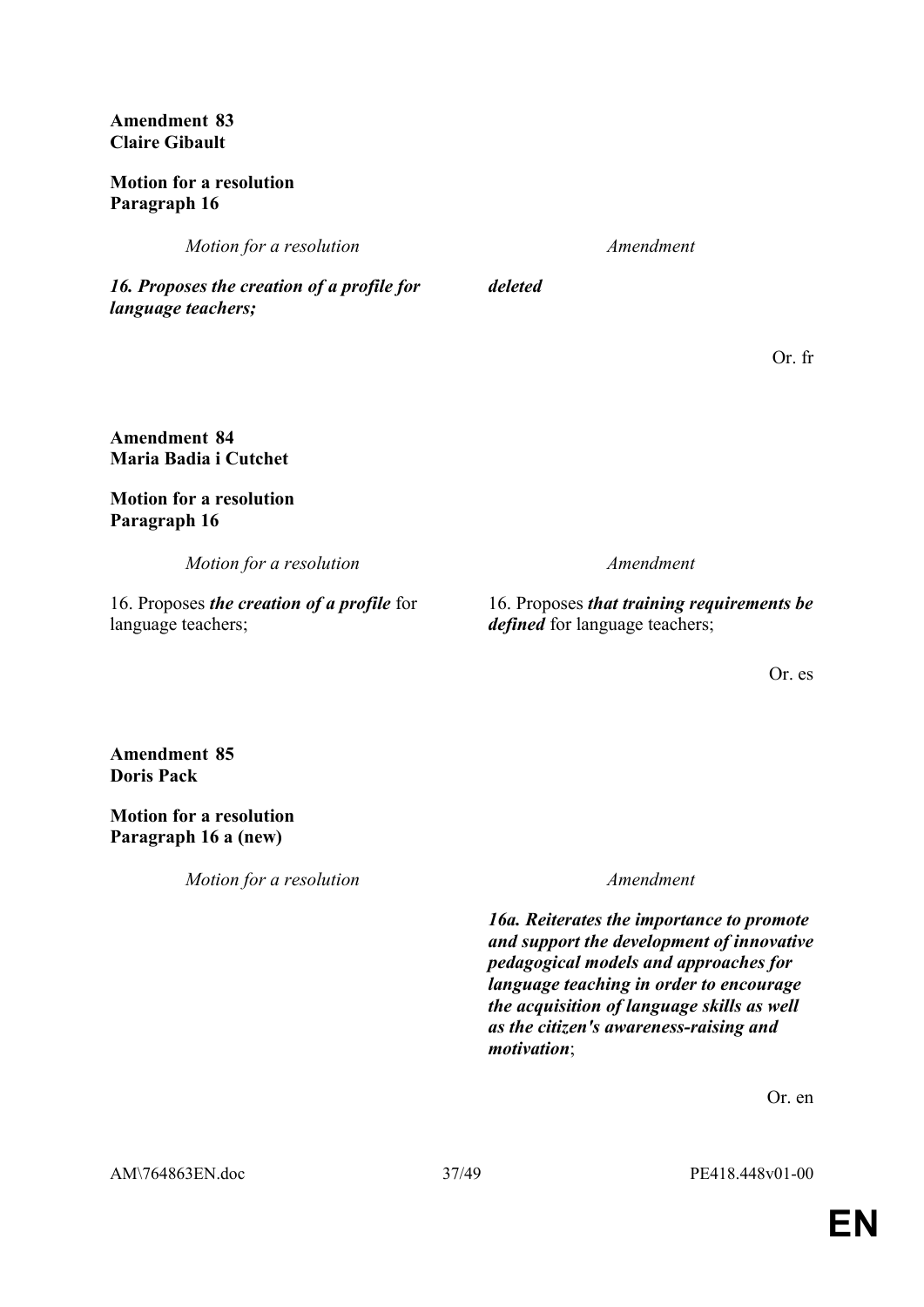**Amendment 86 Adrian Manole**

**Motion for a resolution Paragraph 16 b (new)**

*Motion for a resolution Amendment*

 *16b. Proposes that at every level of education, and regardless of geographical environment, there should be qualified foreign language teachers, certified and practised in the use of ICTs;*

Or. ro

**Amendment 87 Marie-Hélène Descamps**

**Motion for a resolution Paragraph 17 a (new)**

*Motion for a resolution Amendment*

*17a. Considers that there should be greater focus on the oral aspect of language learning;*

Or. fr

**Amendment 88 Doris Pack**

**Motion for a resolution Paragraph 19 a (new)**

*Motion for a resolution Amendment*

 *19a. Reiterates its political priority for the acquisition of language skills by learning other community languages one of which should be the language of a neighbouring country and one*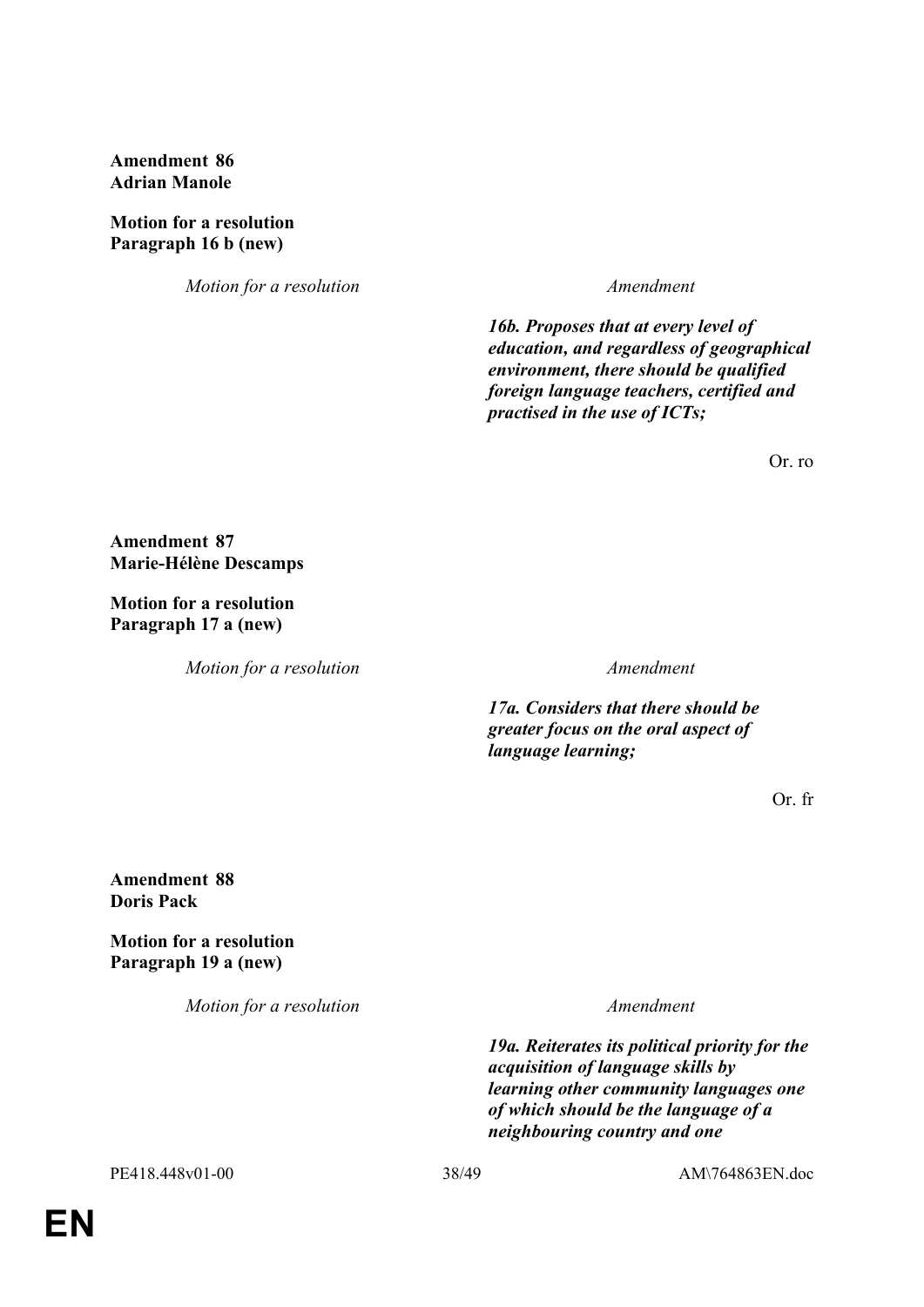*international lingua franca: it shall give citizens competences and qualifications for participating in democratic society in terms of active citizenship, employability and knowledge of other cultures;*

Or. en

#### **Amendment 89 Marco Cappato**

### **Motion for a resolution Paragraph 19 b (new)**

*Motion for a resolution Amendment*

 *19b. Considers that the European dubbing industry should be safeguarded; calls for care to be taken, therefore, to ensure that the use of subtitles is limited and compatible with maintaining linguistic diversity, and that they are not used inappropriately to impose a language which has a dominant position in relation to other languages;* 

Or. it

### **Amendment 90 Vasco Graça Moura**

### **Motion for a resolution Paragraph 20**

*Motion for a resolution Amendment*

20. Suggests that an adequate degree of multilingualism should also be ensured in the media and in Internet content;

20. Suggests that an adequate degree of multilingualism should also be ensured in the media and in Internet content, *and most particularly in the language policy of Europeana and other European Unionlinked sites and portals, where European multilingualism must be fully respected, at least as far as the 23 official European*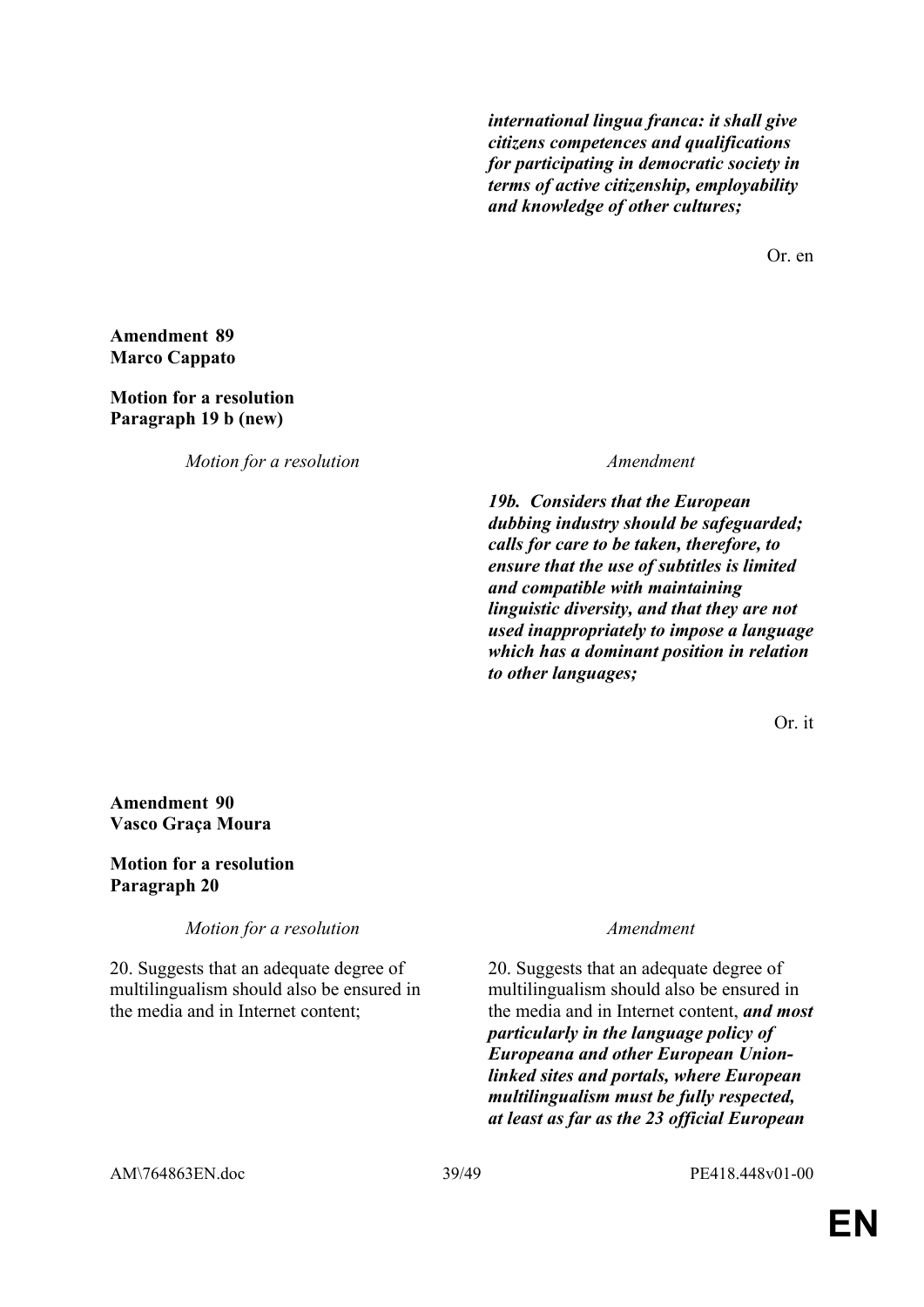Or. pt

### **Amendment 91 László Tőkés**

#### **Motion for a resolution Paragraph 20**

*Motion for a resolution Amendment*

20. Suggests that an adequate degree of multilingualism should also be ensured in the media and in Internet content;

20. Suggests that an adequate degree of multilingualism should also be ensured in the media and in Internet content; *urges, with regard to indigenous minority languages, that multilingualism be displayed in public and official buildings and public squares;*

Or. hu

**Amendment 92 Maria Badia i Cutchet**

**Motion for a resolution Paragraph 20**

*Motion for a resolution Amendment*

20. Suggests that *an adequate degree of* multilingualism should *also* be ensured in the media and in Internet content;

20. Suggests that multilingualism should be ensured in the media and in Internet content*, in those regions where this is not obligatory*;

Or. es

**Amendment 93 Christa Prets**

**Motion for a resolution Paragraph 20**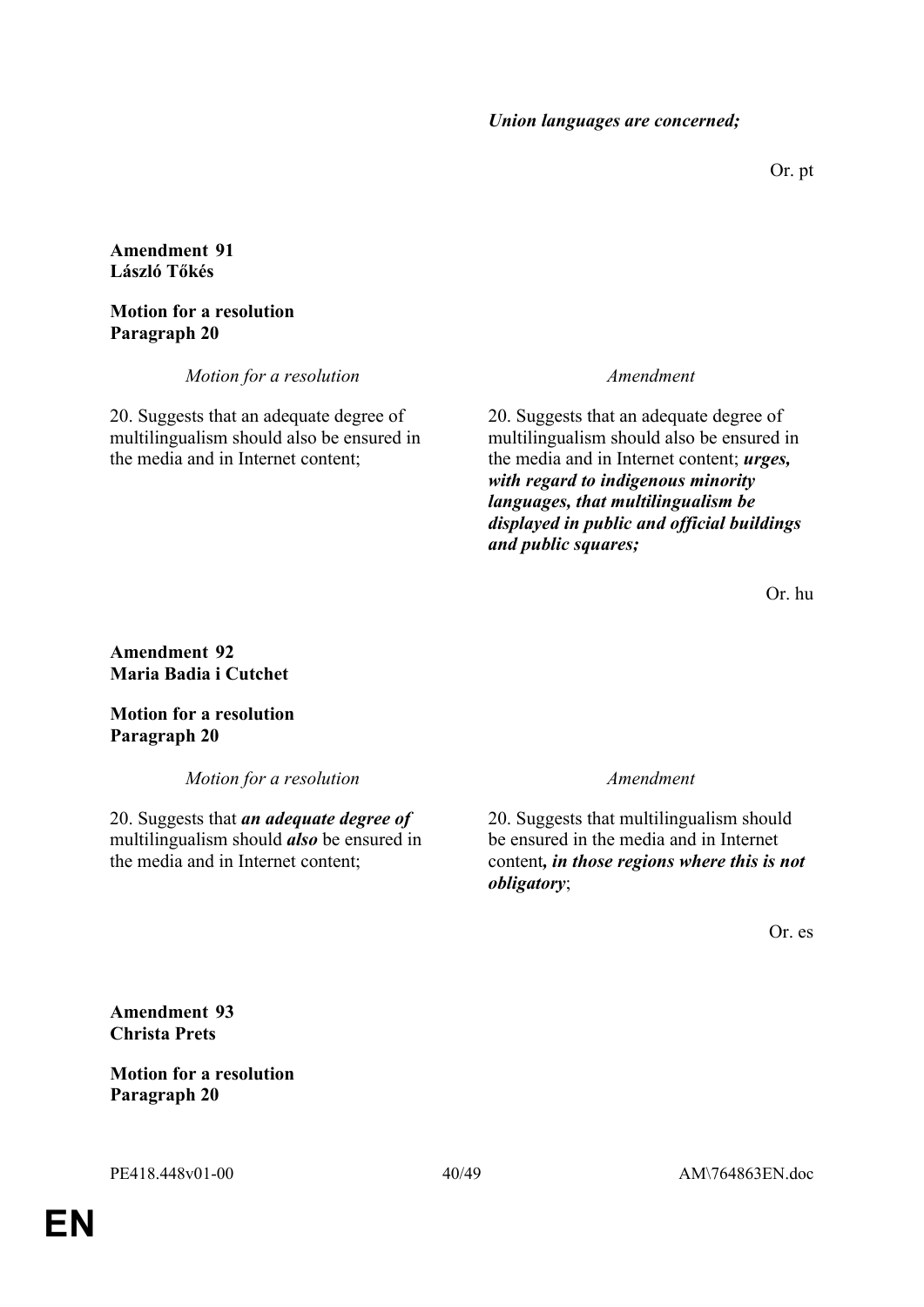#### *Motion for a resolution Amendment*

20. Suggests that *an adequate degree of* multilingualism should also be *ensured* in the media and in Internet content;

20. Suggests that multilingualism should also be *stepped up to an adequate extent*  in the media and in Internet content*;*

Or. de

### **Amendment 94 Iosif Matula**

**Motion for a resolution Paragraph 20 a (new)**

*Motion for a resolution Amendment*

 *20a. Supports the use of subtitles in the national languages in television programmes, instead of dubbing and voiceovers, in order to facilitate the learning and practise of EU languages and better understanding of the cultural background to audiovisual productions;*

Or. ro.

**Amendment 95 Marco Cappato**

**Motion for a resolution Paragraph 20 b (new)**

*Motion for a resolution Amendment*

 *20b. Calls for the European Audiovisual Observatory to submit a report every year to the Community institutions on the languages used in the audiovisual sector, including information about the ownership, nationality and production and broadcast languages of all content (including music and advertising) broadcast by public and private European*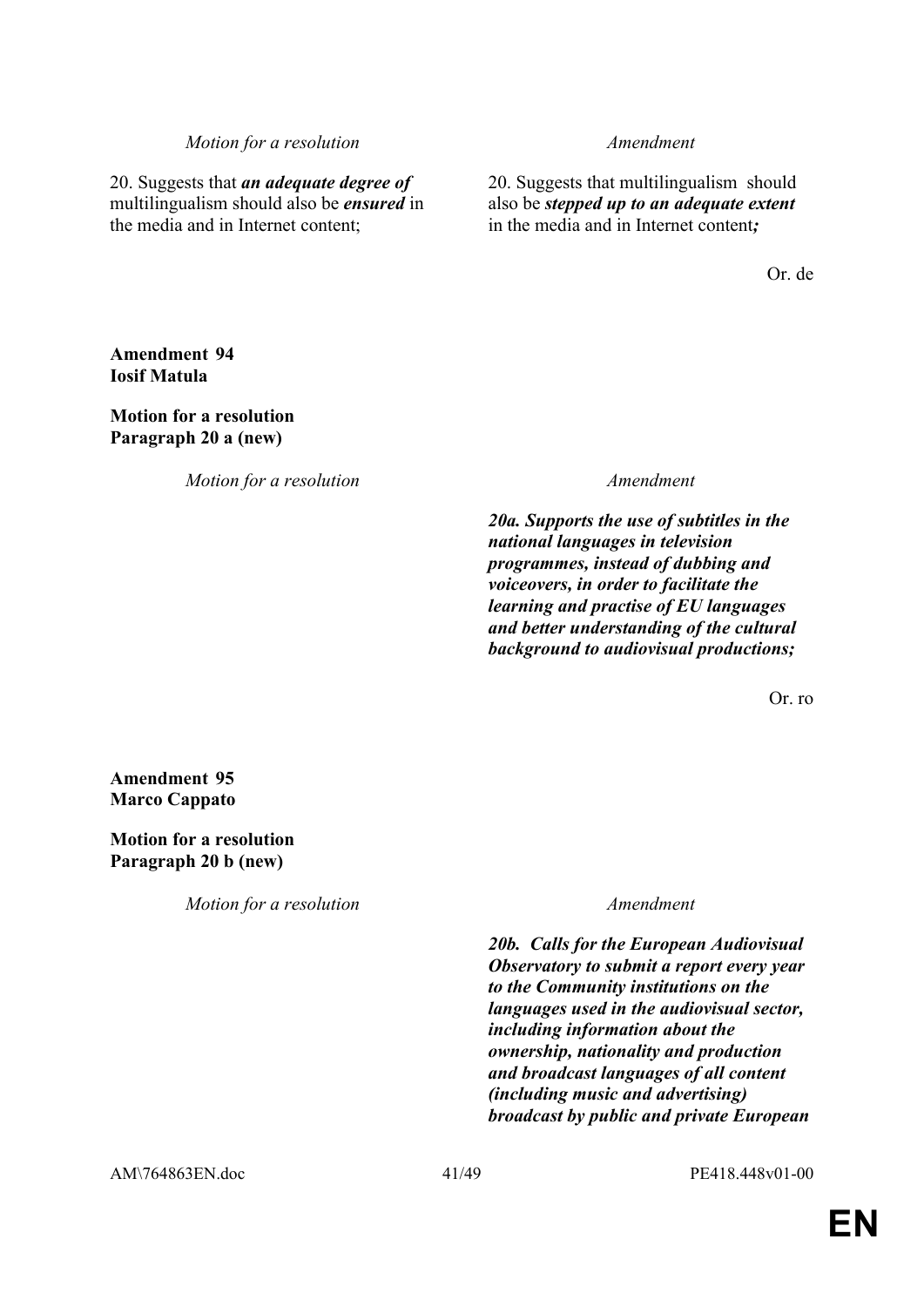*radio and television networks and by cinematographic distributors which receive funding from Community institutions;*

Or. it

**Amendment 96 Adrian Manole**

#### **Motion for a resolution Paragraph 20 c (new)**

*Motion for a resolution Amendment*

 *20c. Recommends to the Member States that TV programmes, and particularly children's TV programmes, should be subtitled, rather than dubbed,;*

Or. ro

### **Amendment 97 Iosif Matula**

**Motion for a resolution Paragraph 21**

*Motion for a resolution Amendment*

21. Encourages the EU to reap the potential dividends offered by European languages in its external relations, and calls for further development of this asset in cultural and economic dialogue with the rest of the world with a view to strengthening the EU's role on the international scene;

21. Encourages the EU to reap the potential dividends offered by European languages in its external relations, and calls for further development of this asset in cultural and economic dialogue with the rest of the world with a view to strengthening the EU's role on the international scene *and to benefitting third countries, in the spirit of the development policy promoted by the EU;*

Or. ro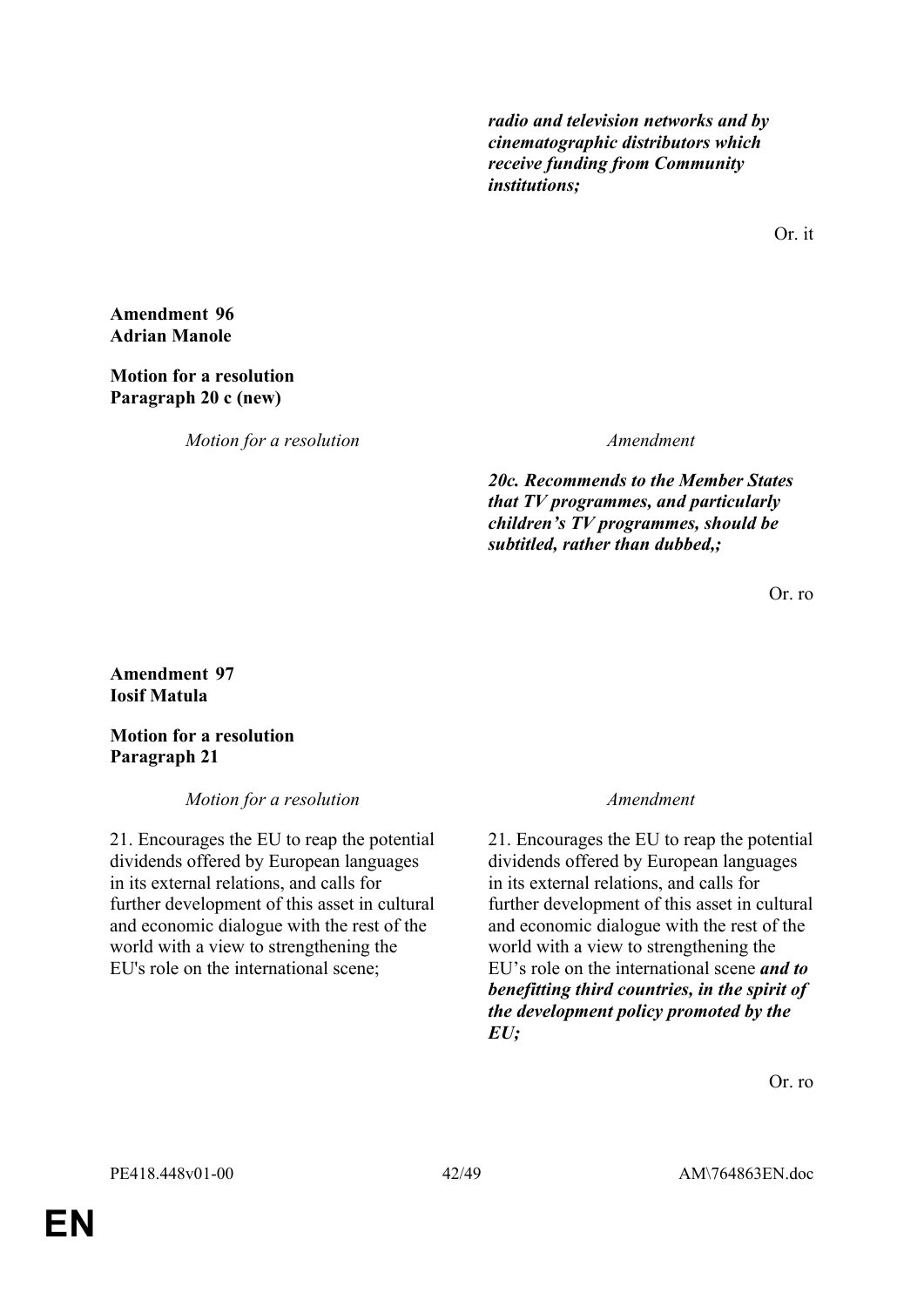#### **Amendment 98 Michl Ebner**

### **Motion for a resolution Paragraph 21**

#### *Motion for a resolution Amendment*

21. Encourages the EU to reap the potential dividends offered by European languages in its external relations, and calls for further development of this asset in cultural and economic dialogue with the rest of the world with a view to strengthening the EU's role on the international scene;

21. Encourages the EU to reap the potential dividends offered by European *and regional* languages in its *intra-European Union and* external relations, and calls for further development of this asset in cultural and economic dialogue with the rest of the world with a view to strengthening the EU's role on the international scene;

Or. de

### **Amendment 99 Maria Badia i Cutchet**

### **Motion for a resolution Paragraph 21**

*Motion for a resolution Amendment*

21. Encourages the EU to reap the potential dividends offered by European languages in its external relations, and calls for further development of this asset in cultural *and* economic dialogue with the rest of the world with a view to strengthening the EU's role on the international scene;

21. Encourages the EU to reap the potential dividends offered by European languages in its external relations, and calls for further development of this asset in cultural*,* economic *and social* dialogue with the rest of the world with a view to strengthening *and adding value to* the EU's role on the international scene;

Or. es

**Amendment 100 Marco Cappato**

### **Motion for a resolution Paragraph 21 a (new)**

AM\764863EN.doc 43/49 PE418.448v01-00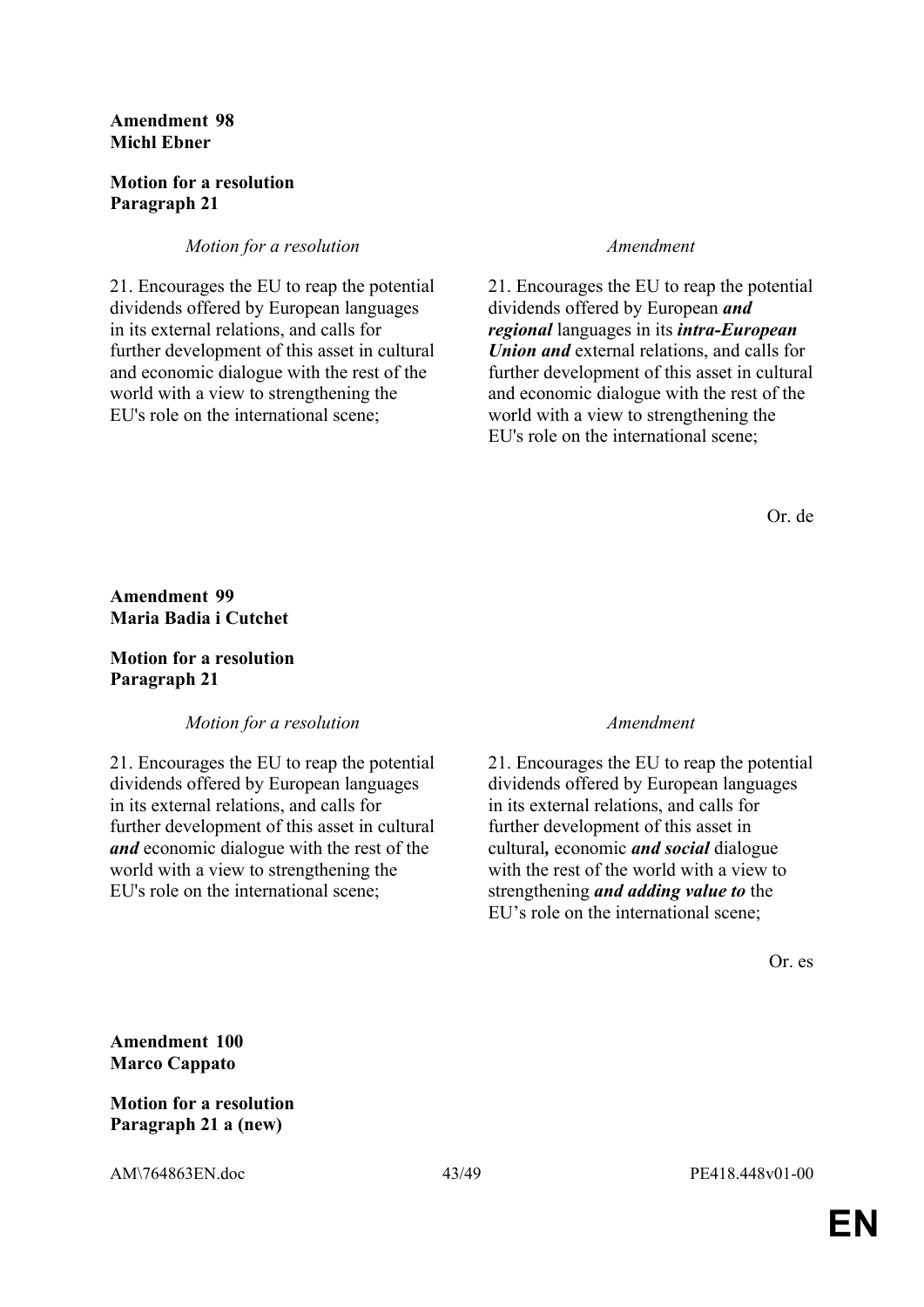#### *Motion for a resolution Amendment*

 *21a. Calls on the Council and the Commission to appoint, together with Parliament, a committee of experts to draw up a legal proposal designed to punish the deliberate destruction of languages, and in particular lesser-used, regional, minority or indigenous languages, as a flagrant abuse of human rights, as called for in the recommendations of the international group of experts on indigenous languages of the United Nations adopted by the Permanent Forum on Indigenous Issues at its seventh session in May 2008;*

Or. it

### **Amendment 101 Iosif Matula**

**Motion for a resolution Paragraph 22**

*Motion for a resolution Amendment*

22. Advocates greater support for the international projection of *the* European languages *which are widely spoken*  worldwide and constitute an asset for the European project in the light of the key importance of the linguistic, historical and cultural ties between the EU and third countries;

22. Advocates greater support for the international projection of European languages worldwide*, with these constituting* an asset for the European project*,* in the light of the key importance of the linguistic, historical and cultural ties between the EU and third countries *and in the spirit of promoting democratic values in those countries*;

Or. ro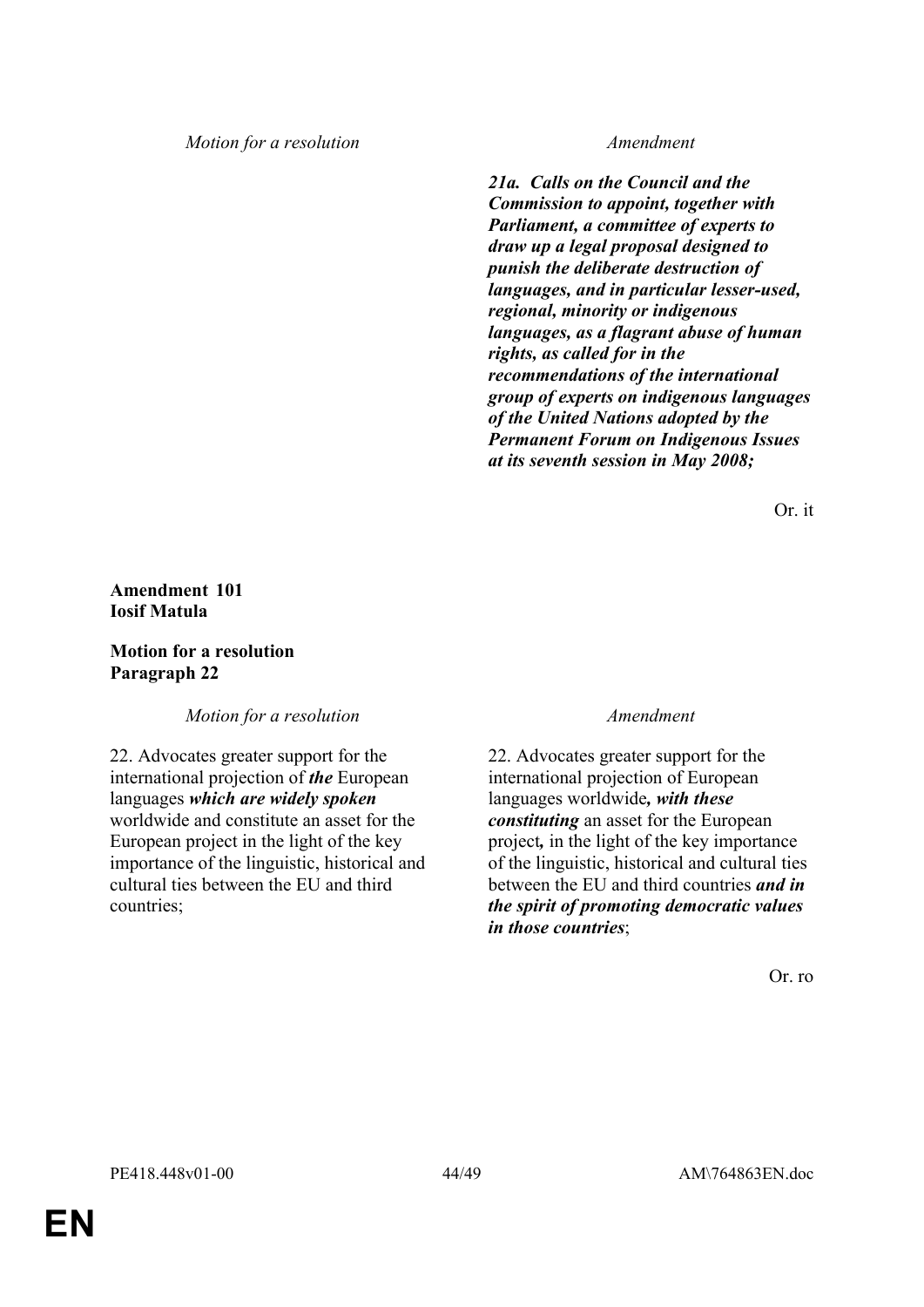### **Amendment 102 Zdzisław Zbigniew Podkański**

#### **Motion for a resolution Paragraph 22**

### *Motion for a resolution Amendment*

22. Advocates greater support for the international projection of *the* European languages which *are widely spoken worldwide and* constitute an asset for the European project in the light of the key importance of the linguistic, historical and cultural ties between the EU and third countries;

22. Advocates greater support for the international projection of European languages*,* which constitute an asset for the European project in the light of the key importance of the linguistic, historical and cultural ties between the EU and third countries;

Or. pl

**Amendment 103 Ignasi Guardans Cambó**

**Motion for a resolution Paragraph 23 a (new)**

*Motion for a resolution Amendment*

 *23a. Underlines the right of consumers to receive any information of a product sold in the market of their place of residence on the language or languages which are official therein;*

Or. en

**Amendment 104 Iosif Matula**

**Motion for a resolution Paragraph 23 b (new)**

*Motion for a resolution Amendment*

 *23b. Believes that support should be provided for learning third country* 

AM\764863EN.doc 45/49 PE418.448v01-00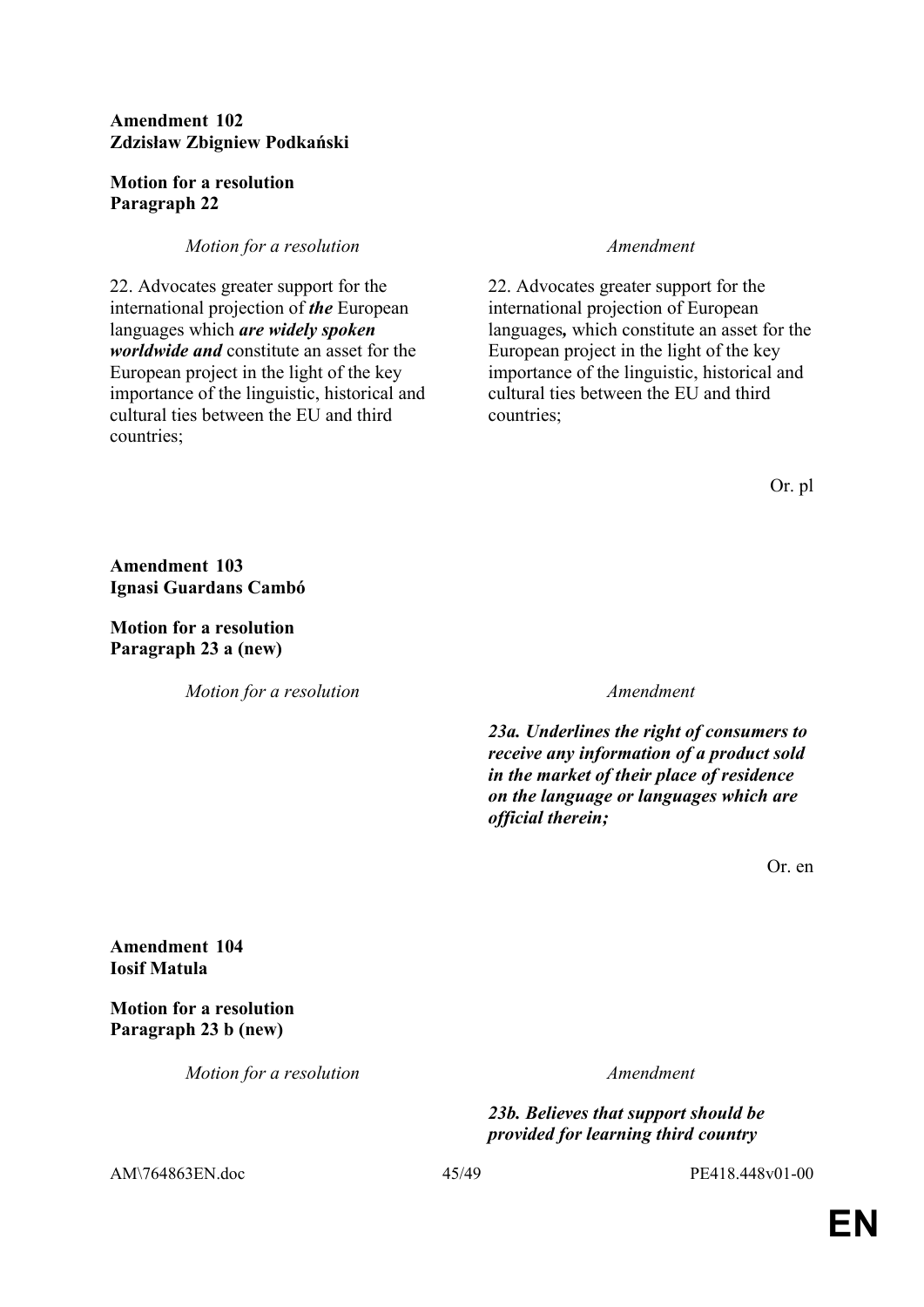Or. ro

### **Amendment 105 Iosif Matula**

### **Motion for a resolution Paragraph 23 c (new)**

*Motion for a resolution Amendment*

 *23c. Emphasises the need for the main international languages to be used in tourist areas, and particularly at tourist information points, on tourist signs and on road signs;*

Or. ro

#### **Amendment 106 Zdzisław Zbigniew Podkański**

**Motion for a resolution Paragraph 24**

*Motion for a resolution Amendment*

24. *Considers* that the coverage of the language competence indicators should be extended as soon as possible to all the official EU languages, without prejudice to their also being extended to other languages spoken and studied in Europe;

24. *Demands* that the coverage of the language competence indicators should be extended as soon as possible to all the official EU languages, without prejudice to their also being extended to other languages spoken and studied in Europe;

Or. pl

**Amendment 107 Maria Badia i Cutchet**

### **Motion for a resolution Paragraph 24**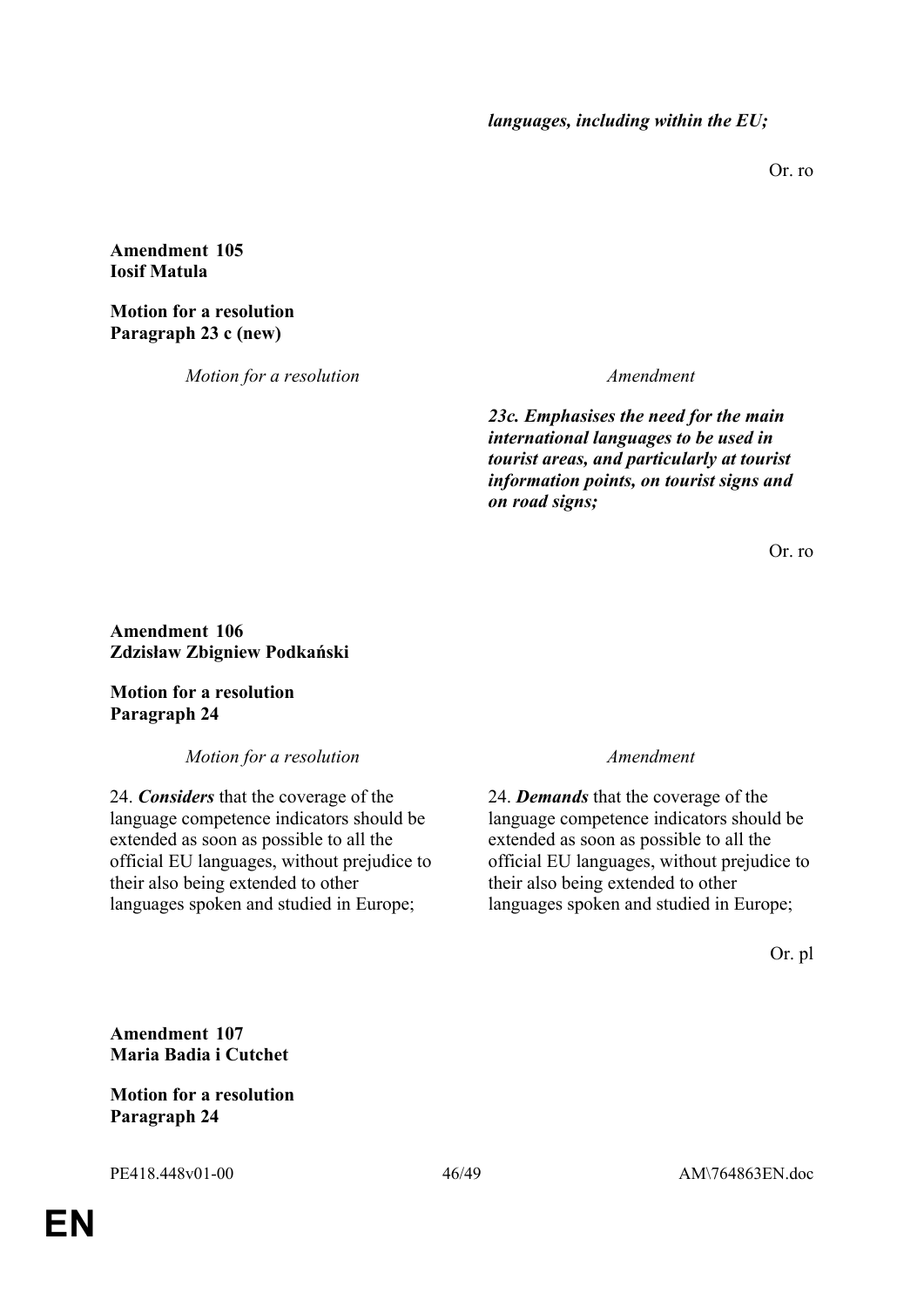#### *Motion for a resolution Amendment*

24. Considers that the coverage of the language competence indicators should be extended as soon as possible to all the official EU languages, without prejudice to their also being extended to other languages spoken *and studied* in Europe;

24. Considers that the coverage of the language competence indicators should be extended as soon as possible to all the official EU languages, without prejudice to their also being extended to other languages spoken in Europe;

Or. es

### **Amendment 108 Helga Trüpel**

#### **Motion for a resolution Paragraph 25**

*Motion for a resolution Amendment*

*25. Recommends that the language competence indicators should also be extended to classical Greek and Latin, not only because these languages are part of the European heritage that is of major civilisational and cultural importance, but also because learning them facilitates further learning experiences and stimulates reflection on language;*

**Amendment 109 Maria Badia i Cutchet**

**Motion for a resolution Paragraph 25**

*Motion for a resolution Amendment*

*25. Recommends that the language competence indicators should also be extended to classical Greek and Latin, not only because these languages are part of a* 

*deleted*

Or. en

*deleted*

AM\764863EN.doc 47/49 PE418.448v01-00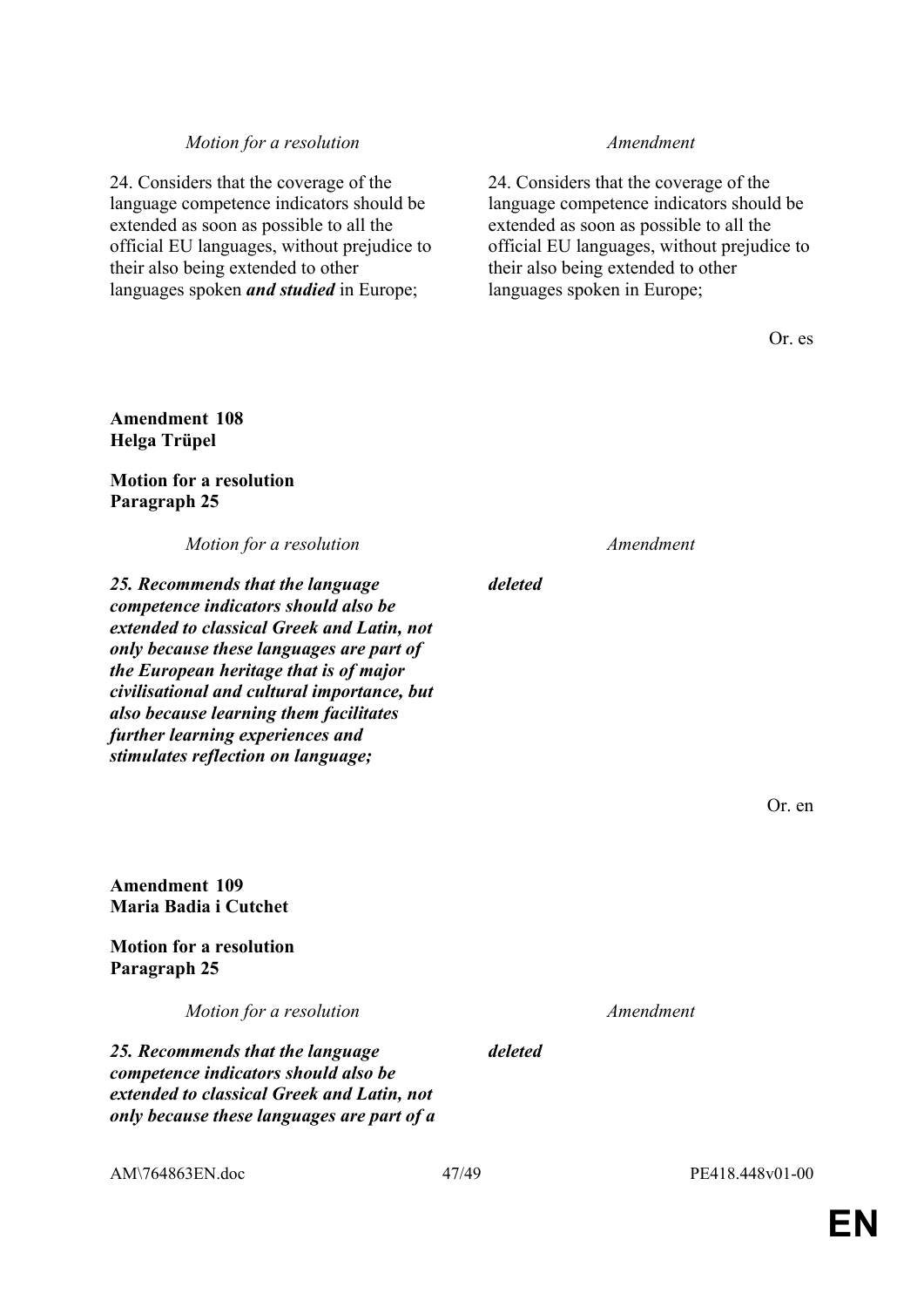*shared European heritage that is of major civilisational and cultural importance, but also because learning them facilitates further learning experiences and stimulates reflection on language;*

**Amendment 110 Ignasi Guardans Cambó**

#### **Motion for a resolution Paragraph 25**

*Motion for a resolution Amendment*

*deleted*

*deleted*

*25. Recommends that the language competence indicators should also be extended to classical Greek and Latin, not only because these languages are part of the European heritage that is of major civilisational and cultural importance, but also because learning them facilitates further learning experiences and stimulates reflection on language;*

Or. en

**Amendment 111 Christa Prets**

**Motion for a resolution Paragraph 25**

*Motion for a resolution Amendment*

*25.* Recommends that the language competence indicators should also be extended to classical Greek and Latin, not only because these languages are part of a shared European heritage that is of major civilisational and cultural importance, but also because learning them facilitates further learning experiences and stimulates

Or. es